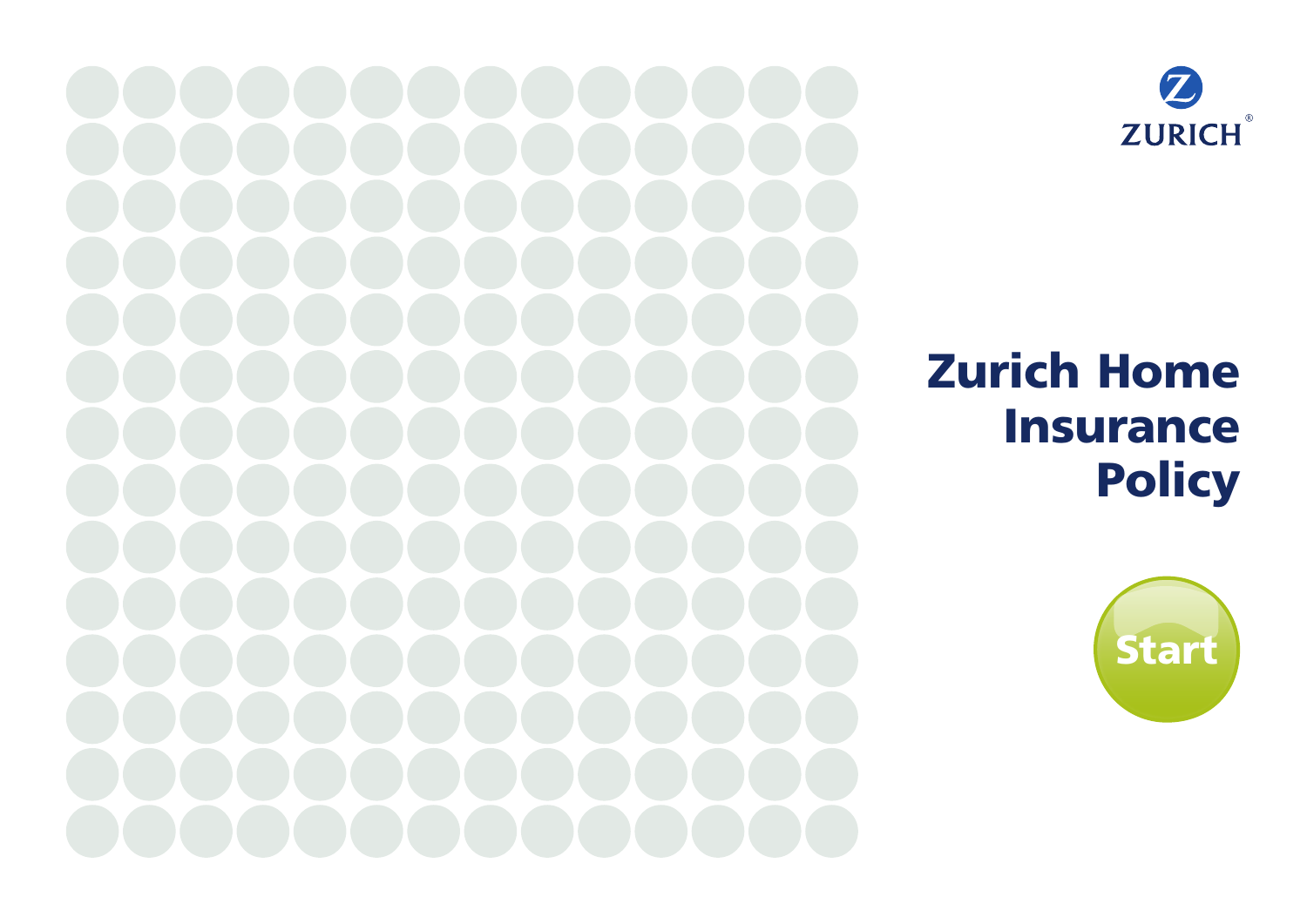

| A warm Welcome to Zurich                           | 3                 |
|----------------------------------------------------|-------------------|
| Information relevant to the entire policy          | 4                 |
| Conditions which apply to the whole of this policy |                   |
| Exclusions which apply to the whole of this policy | 10                |
| <b>Our complaints procedure</b>                    | 11                |
| <b>Important Notes</b>                             | $12 \overline{ }$ |
| <b>Contacting us</b>                               | 13                |
| Part A – Buildings                                 | 14                |
| <b>Part B - Contents</b>                           | 16                |
| <b>Part C - Personal Possessions</b>               | 19                |
| <b>Part D - Garden Cover</b>                       | 20                |
| Part E – Legal Expenses                            | 21                |
| <b>Part F - Home Emergency Expenses</b>            | 27                |
| <b>Part G - Personal Accident Cover</b>            | 31                |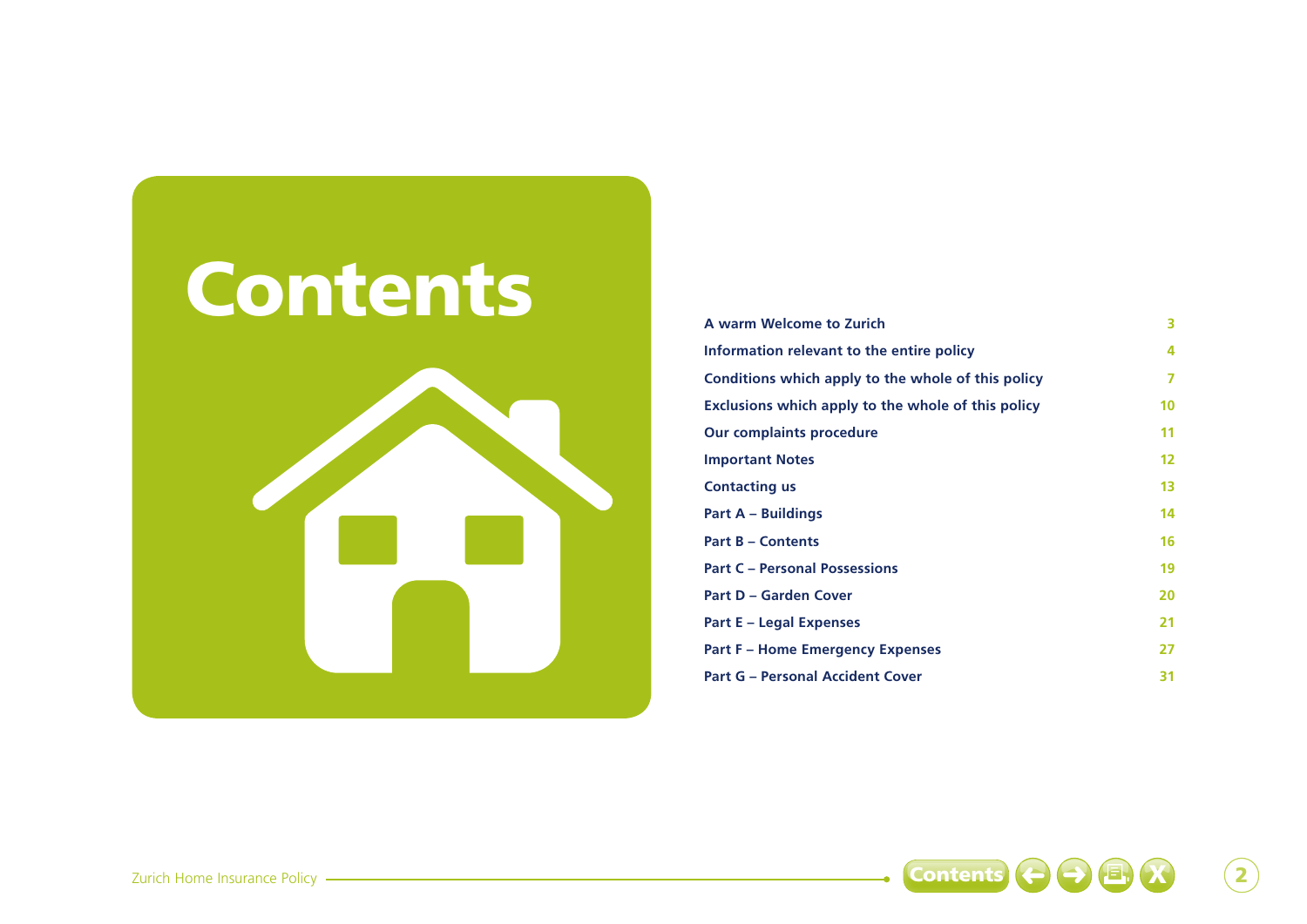## A Warm Welcome to Zurich

## Thanks for choosing Zurich Home Insurance.

**At Zurich, we have over 80 years' experience of protecting our customers against the unexpected, so you can be confident your Zurich policy provides you with the cover you need.**

**This policy document gives you the details of your cover and it should be read along with your statement of insurance and any special terms or conditions as one single contract.** 

**If you need to make a claim, our team is always here to help. In the event of an incident, please contact us immediately on 0845 300 2702 so we can tell you what to do next and help resolve any claims.**

**And if you have any questions about your policy or would like to discuss any other insurance needs, please feel free to contact us at www.zurich.co.uk or call us on 0800 408 0975.** 

We look forward to taking care of you and your home.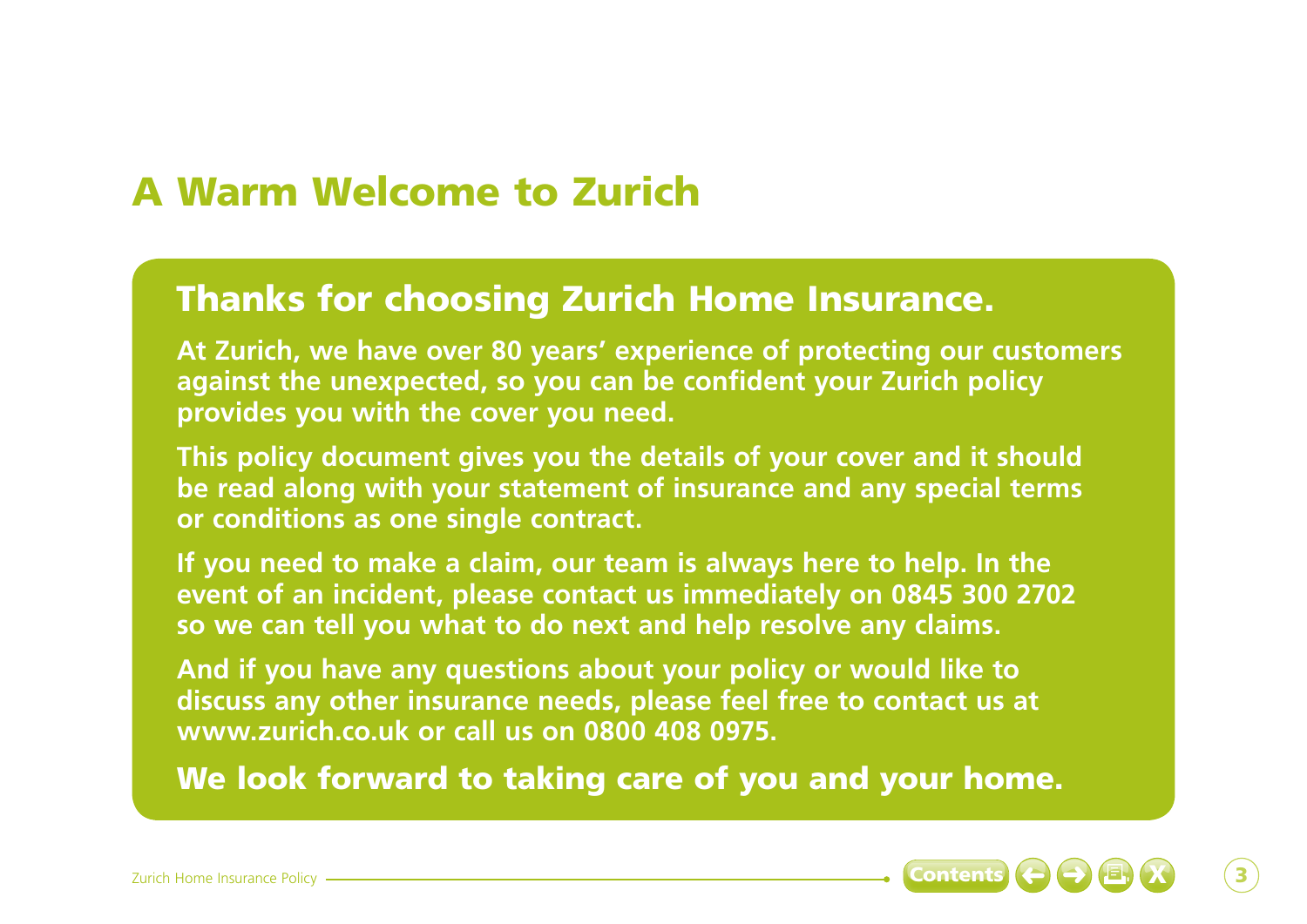## Information relevant to the entire policy

Your policy provides cover for the parts and the period of insurance shown in your statement of insurance. This policy is an agreement between you (the person shown in the statement of insurance as the policyholder) and the various parties providing the cover under the individual parts of this policy but is only valid if you pay the premiums. It takes into account questions we asked and the answers you gave during the application process or subsequently. You have a duty to take reasonable care to make accurate representations and to provide information to the best of your knowledge and belief.

You should tell us immediately if at any time any of the information on which this insurance is based is incorrect, or changes. If any of the information you have provided is incorrect and you do not tell us, your policy may no longer be valid, your claim may be rejected or your claim may not be paid in full. You must read this policy together with your statement of insurance and any special terms or conditions as one single contract. Please read all documents to make sure the cover provided meets your needs. If this is not the case, please contact us as soon as possible.

You should keep a record (including copies of letters) of all information supplied to us in connection with this insurance.

Your policy is governed by the law that applies to where you reside within the United Kingdom. If there is any disagreement about which law applies, English law will apply in which case you agree to submit to the exclusive jurisdiction of the courts in England and Wales. Unless agreed otherwise, we will communicate to you in English.

## **Your cancellation rights**

If you decide that you do not want to accept the policy (or any future renewal of the policy by us) tell us of your decision, in writing or by phone using the contact details provided on the covering letter within 14 days of receiving the policy (or for renewal, within 14 days of your policy renewal date). We will charge you on a pro rata basis for the time we have provided cover for you, plus a cancellation charge of £15 (including Insurance Premium Tax). The balance of the premium will be returned to you but there will be no refund where you are cancelling the policy following a claim under parts A – D. If you have purchased additional optional cover under parts E – G, this will be shown on your statement of insurance. Please see Condition 5 for full details of all cancellation conditions and charges.

The conditions and exclusions that apply to all parts of your policy are shown on pages 7 to 10. Please make sure that you read these as well as the cover shown in each part.

## **Automatic renewal**

If you pay the premium using a credit agreement with Premium Credit Limited, you consent to the automatic renewal of your policy at its expiry for a further 12 month period of cover. We will have the right (which we may not use) to renew the policy each year and continue to collect premiums using the details you provided us with when you took out the policy. We may vary the terms of the policy (including the premium) at renewal and you will be notified before your renewal date. If you decide that you do not want us to renew the policy, as long as you tell us before the next renewal date, we will not renew it.

## **Administration charges**

An administration charge of £15 (including Insurance Premium Tax) will be applied to policy. This charge will not be applied to changes we are informed of before the start of the policy, or changes effective from your renewal if we are informed of them before the commencement date of your renewal. If you request a set of printed documents, rather than accessing them online, a charge of £15 will be made each time.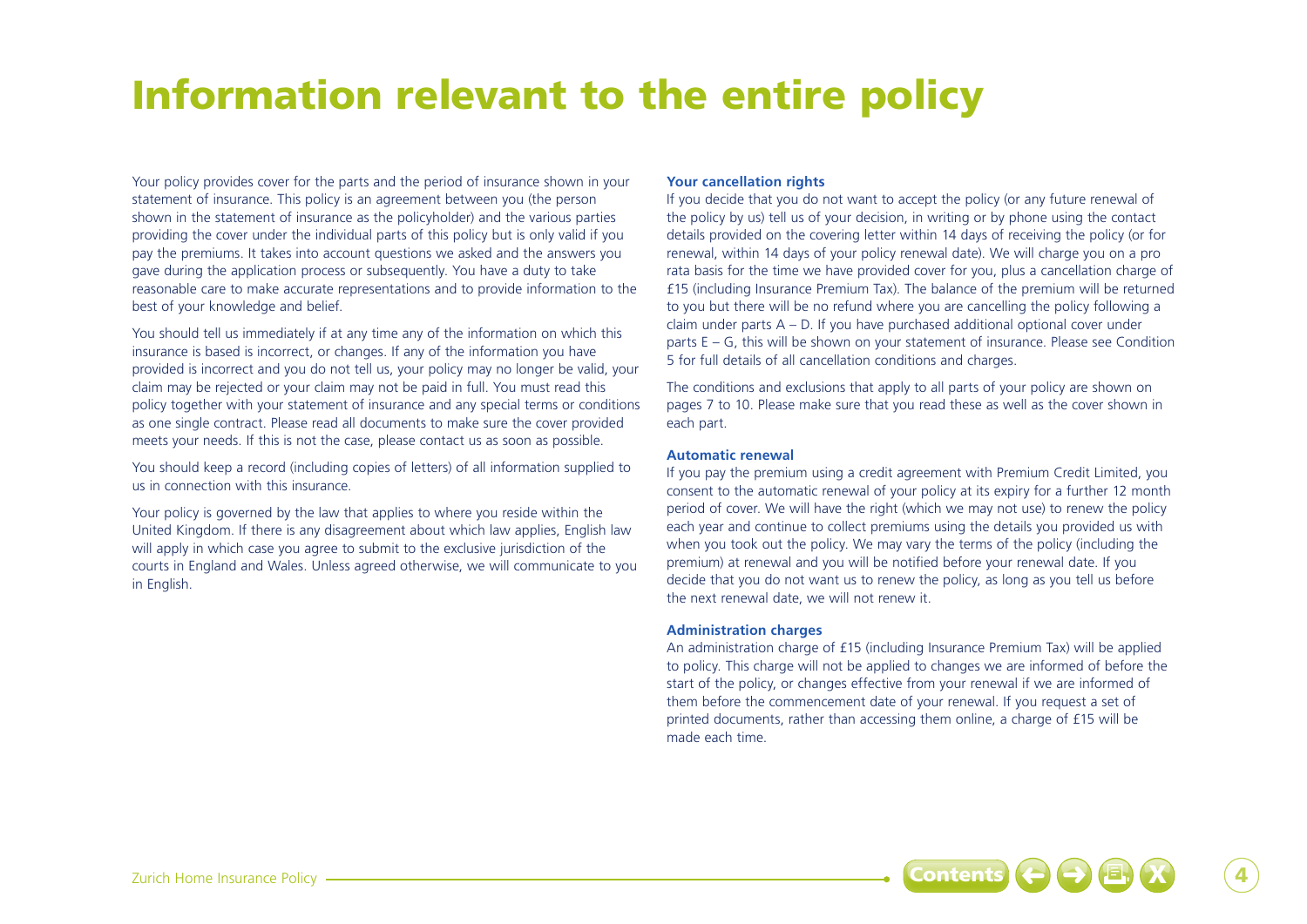#### **Legal Advice Helpline**

DAS Legal Expenses Insurance Company Limited (DAS) provide these services 24 hours a day, seven days a week during the period of insurance.

DAS will give an insured person confidential legal advice over the phone on any personal legal problem, under the laws of the member countries of the European Union, the Isle of Man, the Channel Islands, Switzerland and Norway. Advice about the law in England and Wales is available 24 hours a day, seven days a week. Legal advice for the other countries is available 9am – 5pm, Monday to Friday, excluding public and bank holidays. If you call outside these times, a message will be taken and a return call arranged within the operating hours.

DAS will not accept responsibility if the helpline services are unavailable for reasons DAS cannot control.

The Legal Advice helpline is provided free of charge (even if you do not have legal expenses cover). To make use of this service please phone the legal expenses helpline on 0844 893 8164.

#### **Definitions**

The following key words or phrases, which are listed below in alphabetical order, have the same meaning whenever they appear in this policy. Definitions are shown in bold throughout the **policy**. Additional definitions may apply to **parts**  $E - G$  of the policy. Please refer to the relevant parts of the policy for details.

- Buildings please refer to part A of the policy for full definition.
- Contents please refer to part B of the policy for full definition.
- Excess the first amount of any claim for which you are responsible.
- Family your husband, wife or partner, children, relatives or other people (other than tenants or paying guests) all permanently living in the home.
- Garden please refer to part D of the policy for full definition.
- High risk items means audio equipment (including portable), binoculars and telescopes, musical instruments, photographic equipment, sports equipment (including angling equipment), video cameras and DVD/TV/video equipment (including portable) in the home.
- Home policy the documents consisting of your statement of insurance, your policy summary, your home policy book and any special terms and conditions.
- Money cash, cheques, postal or money orders, postage stamps, savings stamps, savings certificates or bonds, travel tickets, luncheon vouchers, phone cards, mobile phone vouchers, reward vouchers or gift tokens all held for personal or charitable purposes.
- Part the individual contracts in the policy at  $A G$  entered into with the parties providing cover under each such contract.
- Period of insurance the period shown in your statement of insurance for which we have agreed to cover you and for which you have paid or agreed to pay a premium.
- Personal possessions property which is worn or used about the person in every day life and which belongs to you or your family or for which you or they are responsible and is covered in and away from the home.
- Personal property personal property which belongs to you or your family or for which you or they are responsible and is covered in the home only.
- Policy the combination of all the parts you have chosen to purchase.
- Special terms and conditions a change to your details which forms part of your home policy.
- Specified personal possessions personal possessions which are itemised on your statement of insurance.
- Statement of insurance the document giving details of the period of insurance, your cover, the premium and the policy number. The statement of insurance includes all the information you provided when we prepared your quotation.
- Sum insured the amount for which each type of cover is insured as shown on your statement of insurance or in any special terms and conditions or notified to you at renewal.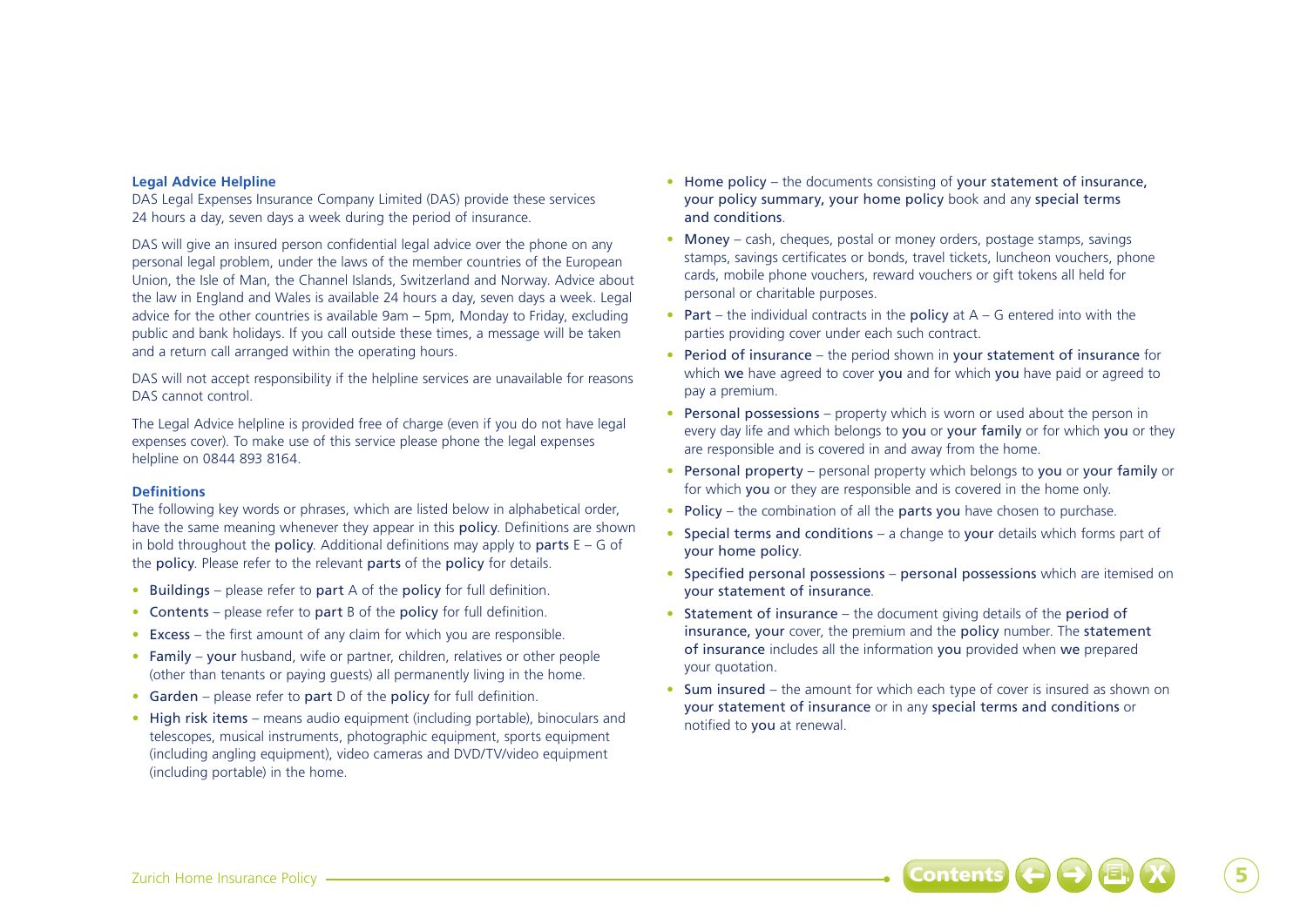- United Kingdom/UK England, Scotland, Wales, Northern Ireland, the Isle of Man and the Channel Islands.
- Unoccupied if the home is either:
	- not permanently lived in by you (or a person you have authorised) for more than 30 days in a row;
	- or
	- without enough furniture for normal living purposes for more than 30 days in a row.
- Valuables antiques (other than furniture), any articles of gold, silver or other precious metal, jewellery, items containing precious stones, gemstones or pearls, watches and clocks, furs, pictures or other works of art, curios and collections of stamps, medals or coins.
- Vehicles and craft any electrically or mechanically-powered vehicles, caravans, trailers, watercraft including surfboards, land windsurfing vehicles, hovercraft, aircraft, all-terrain vehicles or quad bikes (but not domestic gardening equipment, battery-operated golf trolleys or wheelchairs, battery or pedestrianoperated models or toys).
- We/Us/Our/Zurich Zurich Insurance plc (except in parts  $E G$  where we/us/ our are separately defined).
- You/Your/The insured the person named as the policyholder(s) in your statement of insurance (except in parts E and G where you/your/the insured is separately defined).

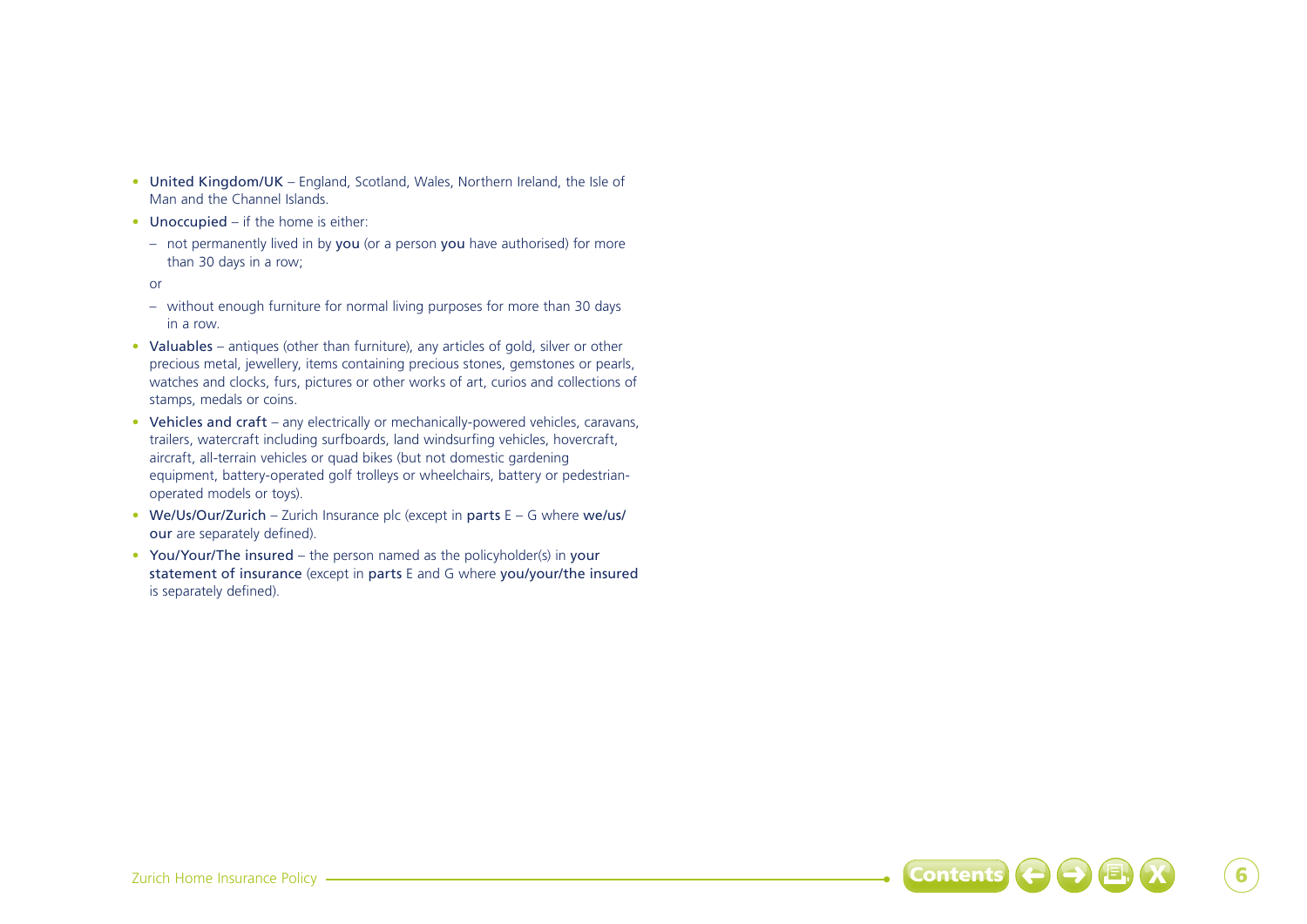## Conditions which apply to the whole of this policy

Additional conditions may apply to parts  $E - G$  of the policy. Please refer to the relevant parts of the policy for details.

- 1. You must do all you can to prevent and reduce any costs, damage, injury or loss.
- 2. You must tell us about any insurance related incidents of loss, damage (such as fire, water damage, theft or an accident) or liability as soon as possible, whether or not they give rise to a claim. You must give us all the information and help we may need. We will decide how to settle or defend a claim and may carry out proceedings in the name of any person covered by your policy, including proceedings for recovering any claim payments.
- 3. You must report any loss, theft, attempted theft or malicious damage to the police immediately.
- 4. Fraudulent acts

If you or anyone acting on your behalf have intentionally concealed or misrepresented any information or circumstance that you had a responsibility to tell us about, or engaged in any fraudulent conduct, or made any false statement relating to this insurance, we will:

- void the **policy**, which means we will treat the **policy** as if it had never existed;
- not return to you any premium paid;
- not pay any claims;
- seek to recover any money from you for any claims we have already paid, including the amount of any costs or expenses we have incurred;
- inform the police, other financial services organisations and anti-fraud databases, as set out under the Important Notes section headed 'Fraud prevention and detection'.
- 5. We may cancel your policy by giving you seven days notice to your last known address and refund any premium which may be due to you in accordance with the terms of this condition.

You have the right to cancel your policy at any time by telling us either in writing or by telephone using the contact details set out in your covering letter. Where you cancel your policy and you pay under a credit agreement with Premium Credit Limited, you authorise us on your behalf to cancel your credit agreement with Premium Credit Limited.

If the policy is cancelled at any time, either by you or us, we will charge you on a pro rata basis for the time we have been on cover for parts  $A - D$ , in addition to the cancellation charge shown below. We will not refund any premium if we have paid a claim or one is outstanding under parts  $A - D$  when the policy is cancelled.

If you are paying by credit agreement and you have made a claim you must still pay the balance of the full annual premium under your credit agreement with Premium Credit Limited. If you do not do this we may take the balance of any outstanding premium from any claim payment we are making to you.

If you fail to pay the premium due we may cancel the policy and refuse your claim or take the balance of any outstanding premium due to us from any claim payment we make to you. This may mean that we fulfil our obligations to any claims against your policy by a third party but seek full recovery of any payments made under your policy directly from you. This may include the instruction of solicitors or other recovery agents.

### Cancellation within 14 days

If the policy is cancelled, either by you or us, within 14 days of you receiving it (or for renewals, within 14 days of your policy renewal date) a cancellation charge of £15 (including Insurance Premium Tax) will be charged.

If you have purchased any additional optional cover, under parts  $E - G$ , these will also be cancelled and we will charge you on a pro rata basis for the time we have been on cover and the balance refunded to you.

### Cancellation over 14 days

If the policy is cancelled, either by you or us, after 14 days of you receiving it (or for renewals, after 14 days of your policy renewal date), a cancellation charge of £30 (including Insurance Premium Tax) will be deducted from any refund of premium.

If you have purchased any additional optional cover, under parts  $E - G$ , these will also be cancelled and there will be no refund.

If you have purchased additional optional cover under parts  $E - G$  and you cancel this cover independently to parts A-D of your policy more than 14 days after receiving documents (including where you have added additional optional cover during the term of the policy) there will be no refund.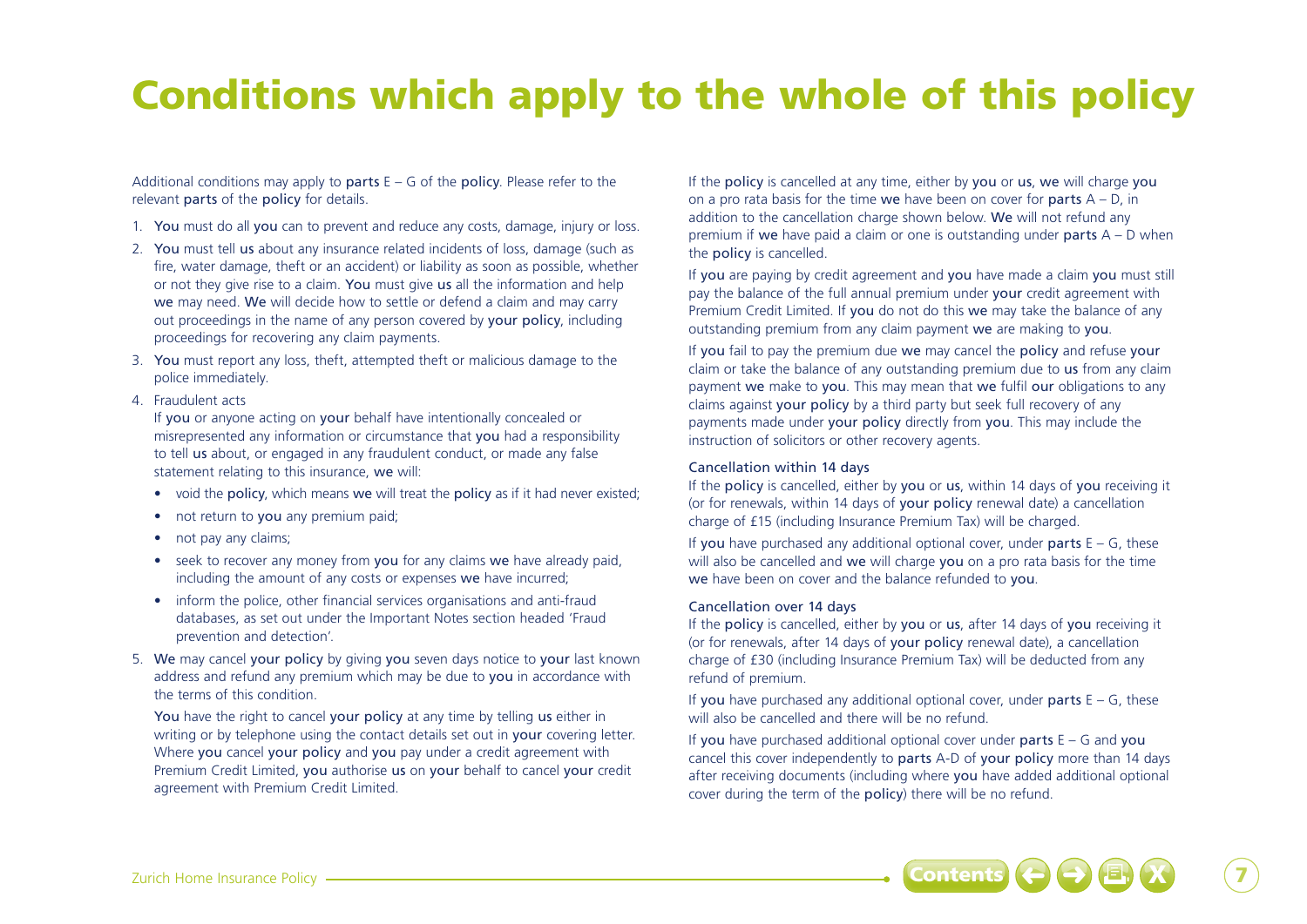- 6. If any claim is covered by any other insurance, we will not pay for more than our share of that claim.
- 7. Your duty to check information and tell us of any changes.

This insurance is based on the information you have provided in answer to the questions we asked you during the application process or subsequently, as confirmed in your statement of insurance. You must tell us if any of the information on which this insurance is based changes. Failure to do so may result in your insurance no longer being valid and claims not paid or not being paid in full.

If in doubt about any change, please contact us as soon as possible.

Changes in information we need to be informed of include, but are not limited to, the following examples:

- of a temporary or permanent change of address;
- if your home becomes unoccupied or unfurnished:
- of a change of occupancy (e.g. becoming let, part let or sublet);
- if the costs of rebuilding your home in full or replacing all of your contents as new exceed the limits shown in your statement of insurance;
- if you or anyone currently living with you has a conviction, pending prosecution or a police caution for any offence other than driving offences;
- if you or anyone currently living with you has been declared bankrupt, are subject to bankruptcy proceedings or have received a County Court Judgment (CCJ) or other judgments in relation to debt;
- if you change your occupation:
- if your home is being used for business or professional purposes;
- if your home is not in a good state of repair;
- if your home is undergoing structural alteration, structural repair, restoration or renovation.

Any changes, if accepted by us, will apply from the date indicated on your updated statement of insurance or by an endorsement to your policy. In this case we will be entitled to vary the premium and terms for the rest of the period of insurance. An administration charge of £15 (including Insurance premium tax) will be applied to policy changes. This charge will not be applied to changes we are informed of before the start of the policy, or changes effective from your renewal if we are informed of them before the commencement date of your renewal.

If the changes are unacceptable to us and we are no longer able to provide you cover, we or you can cancel your policy, as set out under condition 5.

If you have given us inaccurate information this can affect your policy in one or more of the following ways:

- 1) If we would not have provided you with any cover we will have the option to:
	- a) void the **policy**, which means we will treat it as if it had never existed and repay to you the premium paid; and
	- b) seek to recover any money from you for any claims we have already paid, including the amount of any costs or expenses we have incurred.
- 2) If we would have applied different terms to your cover, we may treat your policy as if those different terms apply.
- 3) If we would have charged you a higher premium for providing your cover, we may:
	- a) charge you the appropriate additional premium due in full; or
	- b) reduce the amount of any claim payment with an adjustment using the same proportionate difference as between the actual premium charged and the higher premium due.

For example, if the premium you paid initially was £150, but would have been £300 had you provided accurate information, our payment for a claim which amounts to £1,500 will be reduced to £750.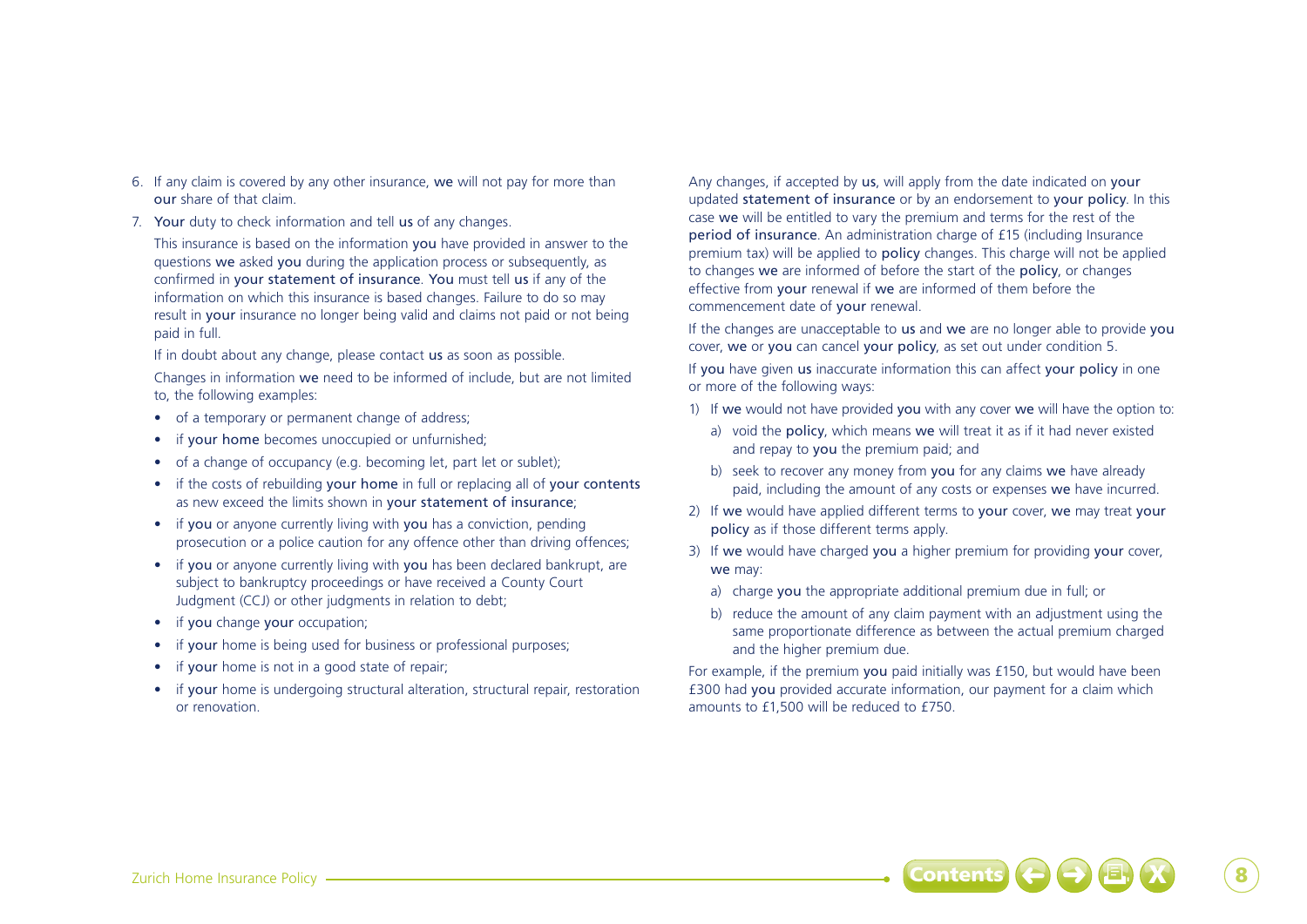8. If you pay the premium to us using a credit agreement with Premium Credit Limited, you consent to the automatic renewal of your policy at its expiry for a further 12 month period of cover. We will have the right (which we may not use) to renew the policy each year and continue to collect premiums using this method. We may vary the terms of the policy (including the premium) at renewal and you will be notified before your renewal date. If you decide that you do not want us to renew the policy, as long as you tell us before the next renewal date, we will not renew it.

Please note that failure to make your monthly payment when due will result in your finance provider, Premium Credit Limited applying an administration charge of £20. This will be added to the collection of the payment from your account. If a second attempt to collect payment fails or your Direct Debit Instruction at your bank is cancelled, your finance provider, Premium Credit Limited will inform you by letter and give you the opportunity to make the payment by credit/debit card. Premium Credit Limited will make a charge of £2.50 for each payment made by any method other than direct debit.

If you fail to make the outstanding payment by the requested date, Premium Credit Limited will cancel your credit agreement and advise us. Under the terms of your policy, we will cancel your insurance immediately and notify you of the effective cancellation date in writing. Where your policy is cancelled for whatever reason, you will be required to pay any outstanding amount due for cover you have already received, including any unpaid fees and a cancellation fee. We will use the debit/credit card details you provided us with when you took out the policy to collect these unless you contact us to make alternative arrangements.

If we are unable to recover the outstanding amount, we may pass this to our debt collection agency which will incur additional charges of 15% + VAT based on the full outstanding amount owed to us, including any cancellation or administration fees.

Our right to renew this policy does not affect your cancellation rights shown on page 4 and in Condition 5 on page 7.

9. If an outstanding amount is payable by you, unless you contact us to make alternative payment arrangements, we will collect the payment owed to us using the debit/credit card details you provided us with when you took out the policy.

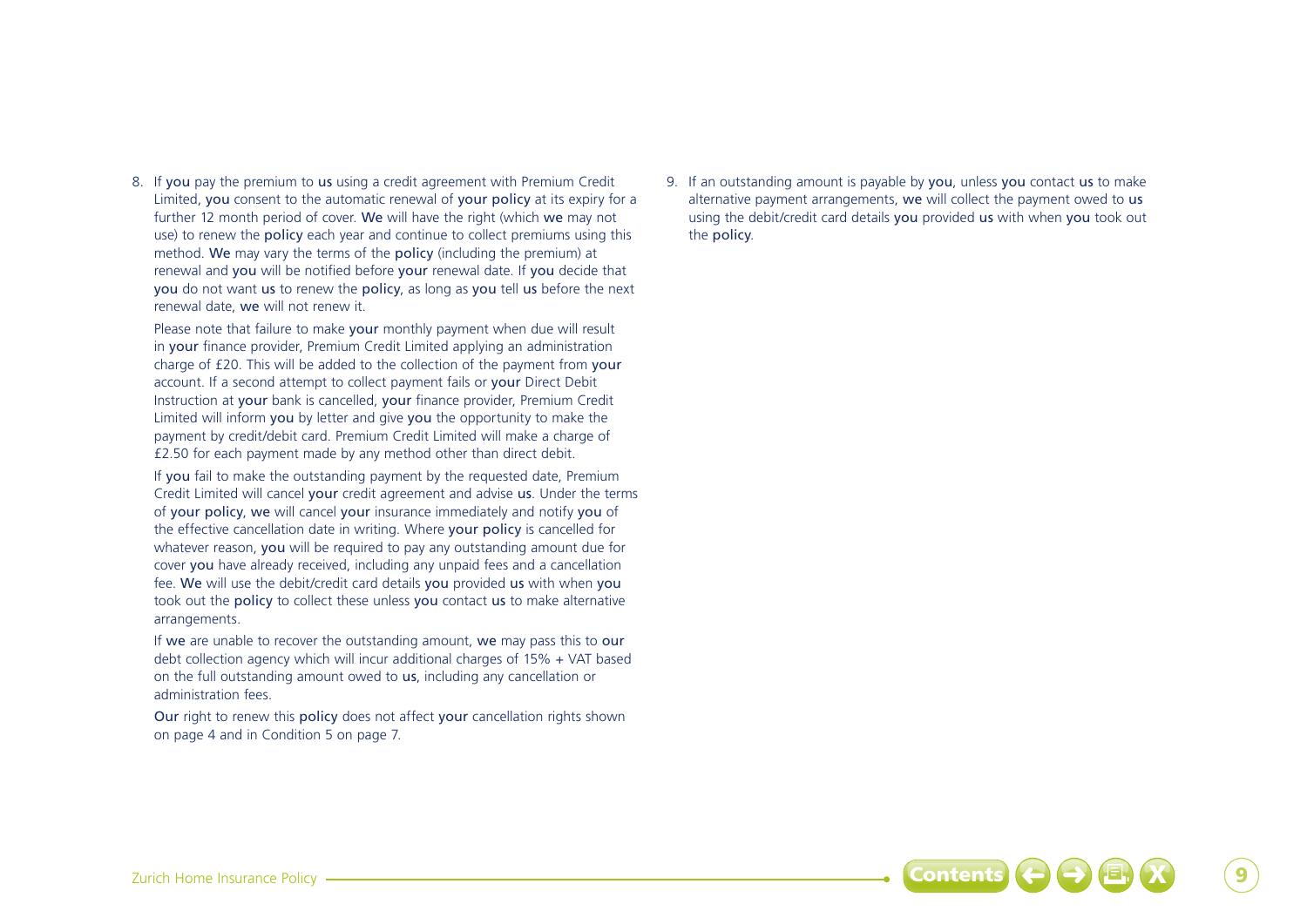## Exclusions which apply to the whole of this policy

Additional exclusions may apply to **parts**  $E - G$  of the **policy**. Please refer to the relevant parts of the policy for details.

We will not pay for the following.

- 1. Any reduction in value.
- 2. Any loss which happens as an indirect result of an event for which you are insured.
- 3. Any accident or incident that happens outside any period of insurance that is covered by this policy.
- 4. The cost of replacing any undamaged item or part of any item just because it forms part of a set, suite or one of a number of items of a similar type, colour or design.
- 5. Loss or damage to any items used in connection with any business, trade or profession except office equipment in the home or items insured as specified personal possessions.
- 6. Any legal liability resulting from any business, trade or profession.
- 7. Any claim resulting from:
	- deliberate or criminal acts by you or your family;
	- gradual causes including deterioration or wear and tear:
	- mildew, fungus, climatic or atmospheric conditions, frost, wet or dry rot;
- any process of cleaning, repair or alteration:
- vermin, insects or chewing, scratching, tearing or fouling by pets:
- electrical or mechanical failure or breakdown:
- faulty design, materials or workmanship;
- the failure of a computer chip or computer software to recognise a true calendar date;
- computer viruses:
- ionising radiation, radioactivity, nuclear fuel, nuclear waste or equipment;
- war, revolution or any similar event:
- pollution or contamination which was:
	- the result of a deliberate act;
	- expected and not the result of a sudden, unexpected and identifiable incident.
- 8. We will not pay for any claim arising directly or indirectly from an act of terrorism.

In this case, an act of terrorism means preparing, threatening to use or actually using any item capable of producing biological, chemical or nuclear pollution or contamination.

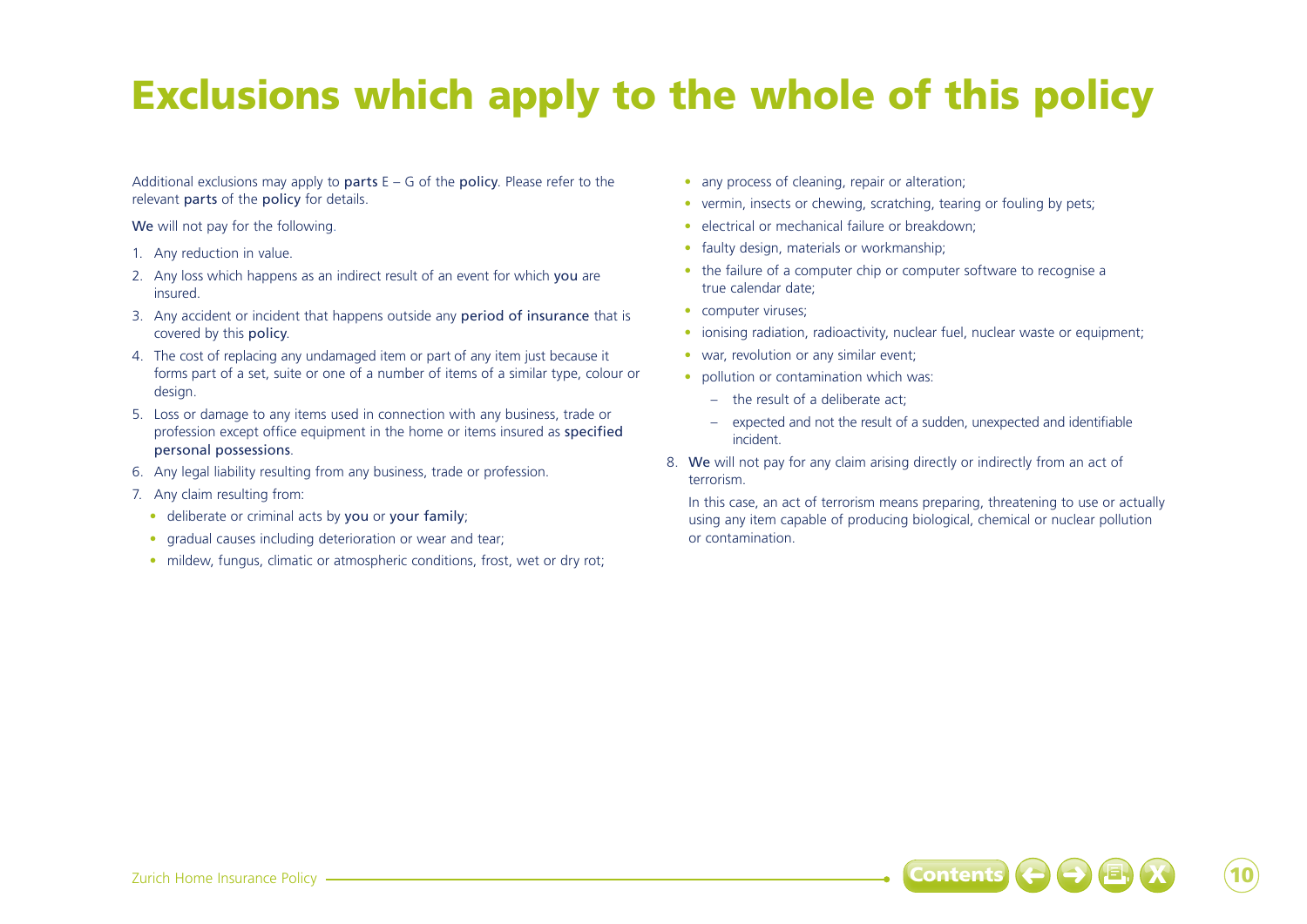## Our complaints procedure

Details of complaints procedures for parts A to D are shown below. Details for parts E – G are included in those parts of your policy where applicable.

## **Our commitment to customer service**

We value the opportunity to look into any concerns you may have with the service we've provided and we're committed to dealing with all complaints fairly, consistently and promptly.

## **Who to contact in the first instance**

We can resolve many issues straightaway, so first of all, please get in touch with your usual contact.

Alternatively you can contact us for any policy related issues as below:

Telephone: 0800 408 0979

By post: Customer Liaison Department Zurich Insurance plc Shurdington Road Cheltenham Gloucestershire GL51 4UE

For any claims related issues please refer to your claims correspondence for contact details or the 'Making a Claim' section of this policy.

If we can't resolve your complaint straightaway, we'll keep you updated with progress and next steps.

## **If you're not happy with our response**

- you may contact the Financial Ombudsman Service (FOS) at any stage of your complaint for free and impartial advice and guidance.
- you can ask the FOS to review your case if you're unhappy with our final decision letter. (You'll need to contact the FOS within six months of this letter.)
- you may also ask the FOS to review your case if we haven't provided you with a final decision letter within eight weeks of receiving your complaint.

## **FOS contact details are as follows**

Financial Ombudsman Service, South Quay Plaza, 183 Marsh Wall, London, E14 9SR.

You can telephone for free on:

- 08000 234 567 for people phoning from a "fixed line" (for example a landline at home).
- 0300 1239 123 for mobile phone users who pay a monthly charge for calls to numbers starting 01 or 02.

You can email: complaint.info@financial-ombudsman.org.uk

Contacting the FOS, at any stage of your complaint will not affect your legal rights.

## **Compensation Scheme**

This applies to all parts of the policy except where specifically overridden.

We are covered by the Financial Services Compensation Scheme (FSCS) which means that you may be entitled to compensation if we are unable to meet our obligations to you.

Further information is available at www.fscs.org.uk or by contacting the FSCS directly on 0800 678 1100.

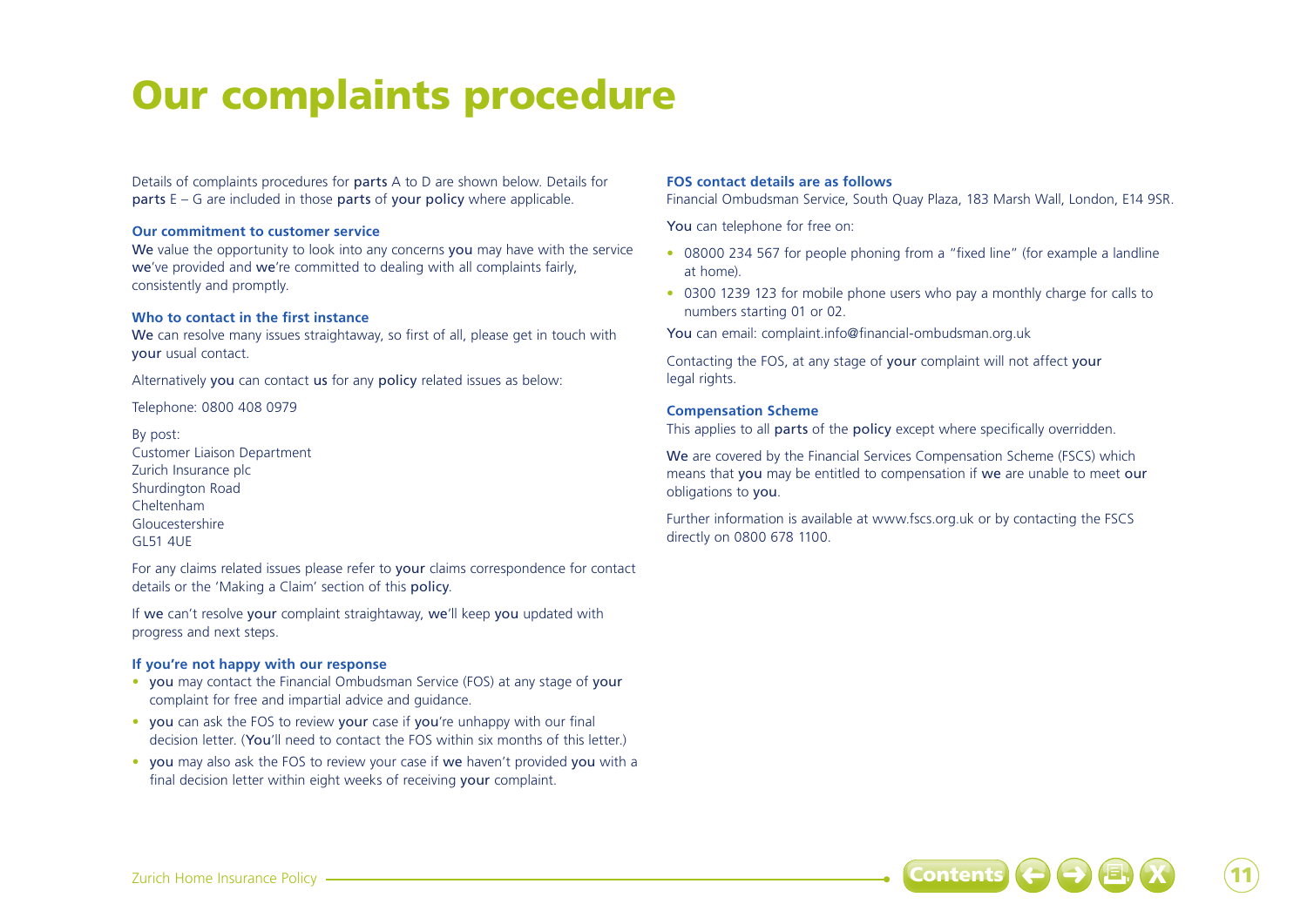## Important Notes

Details of how your data is used for parts  $A - D$  are shown below. Details for parts E – G are included in those parts of your policy where applicable.

### **How we use your information**

Zurich Insurance plc holds your personal information in accordance with the Data Protection Act 1998. The information supplied to us by you may be held on computer and passed to other insurers and reinsurers for underwriting and claims purposes.

You should show this notice to anyone whose personal information may be processed to administer this policy, including handling any claims.

We use a variety of security technologies and procedures to help protect your information from inappropriate use, and we will continue to revise procedures and implement additional security features as new technology becomes available. We may use your information for underwriting purposes, statistical analysis, management information, market research, testing to ensure the integrity of our systems, and risk management. We will only share your information as described in this notice, or where we are required or allowed to do so by law.

We may record or monitor telephone calls for security and regulatory purposes.

## **Policy administration & underwriting**

In order to administer your insurance policy and any claims made against the policy, Zurich Insurance plc may share personal information provided to us with other companies within the Zurich Insurance Group and with business partners, including companies inside and outside the European Economic Area. If we do transfer your personal information, including where we propose a change of underwriter, we make sure that it is appropriately protected.

We may conduct searches about you using publicly available sources such as the edited electoral roll, county court judgments, bankruptcy registers and other public databases to assess your application for insurance, to provide you with a renewal quotation and to check the accuracy of your information. These searches may be recorded by credit reference agencies but they will not affect your credit standing.

#### **Fraud prevention and detection**

In order to prevent and detect fraud, we may at any time:

- Share information about you with other organisations including the police:
- Conduct searches about you using publicly available databases:
- Undertake credit searches;
- Check and/or share your details with fraud prevention and detection agencies.

If false or inaccurate information is provided and fraud is identified, details will be passed to fraud prevention agencies. Law enforcement agencies may access and use this information. We and other organisations may also access and use this information to prevent fraud and money laundering, for example when:

- Checking details on applications for credit and credit related or other facilities;
- Managing credit and credit related accounts or facilities;
- Recovering debt and tracing beneficiaries:
- Checking details on proposals and claims for all types of insurance;
- Checking details of job applicants and employees.

Please contact us on the number shown on your policy documentation if you want to receive details of the relevant fraud prevention agencies. We and other organisations may access and use from other countries the information recorded by fraud prevention agencies.

#### **Claims History**

Insurers pass information to the Claims and Underwriting Exchange Register, run by Insurance Database Services Ltd (IDSL). This helps us check information provided and prevent fraudulent claims.

Under the conditions of your policy you must tell us about any insurance related incidents (such as fire, water damage, theft or an accident) whether or not they give rise to a claim. When you tell us about an incident we will pass information relating to it to the relevant database. We and other insurers may search these databases when you apply for insurance, in the event of any incident or claim, or at time of renewal to validate your claims history or that of any other person or property likely to be involved in the policy or claim.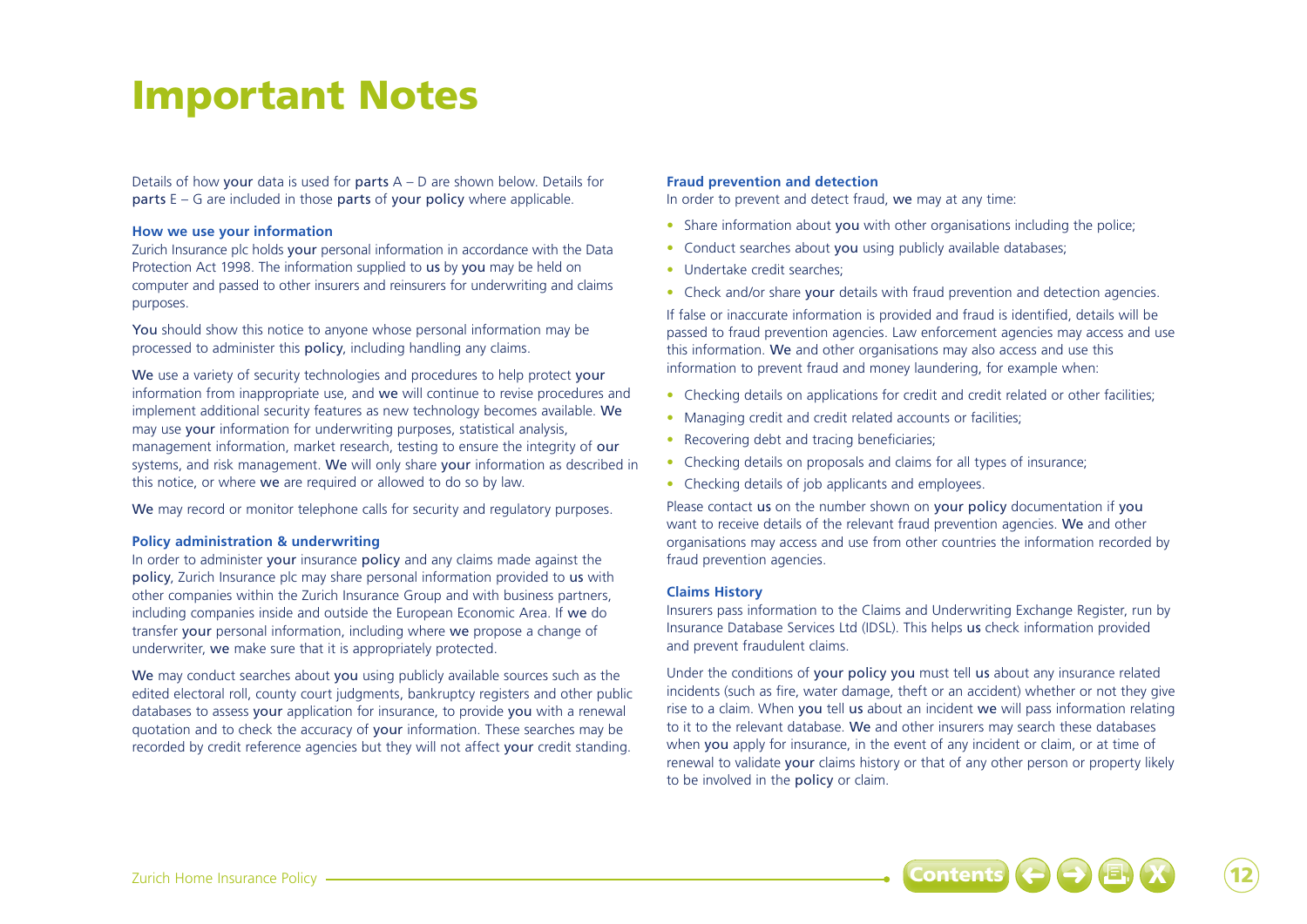## Contacting us

## Important Notes (continued)

### **Checking your information**

Please be aware, although we may undertake checks to verify your details, it is your responsibility to ensure all information provided by you is accurate and complete. If we are given wrong information you may not be covered or claims may not be settled in full. See Conditions 4 and 7 (pages 7 and 8)

## **Products and Services**

Unless you have advised us otherwise, we may share personal information that you provide within the Zurich Insurance Group and with other companies that we establish commercial links with, so we and they may contact you (by mail, e-mail, telephone or other appropriate means) in order to tell you about carefully selected products, services or offers that we believe will be of interest to you. You can ask not to be contacted in this way by writing to Customer Services, Zurich Insurance plc, Shurdington Road, Cheltenham, Gloucestershire, GL51 4UE or calling us on the number shown on your policy documentation.

### **Your data protection rights**

You have certain rights under the Data Protection Act 1998, including the right to ask for a copy of the information we hold about you. We may make a small charge for this. You also have the right to ask us to correct your information if it is inaccurate.

If you want to know more about how we use your personal information or have any data protection questions, please contact the Data Protection Officer, Zurich Insurance plc, The Grange, Bishops Cleeve, Cheltenham, GL52 8XX.

If you have any questions about your policy or would like to discuss any other insurance needs, please feel free to contact us at www.zurich.co.uk or call us on 0800 408 0975.

## **Legal Advice Helpline**

The Legal Advice helpline is provided free of charge (even if you do not have legal expenses cover). To make use of this service please phone the legal expenses helpline on 0844 893 8164.

### **Making a claim**

Making a claim under this policy could not be easier.

**To report a claim under the buildings, contents, personal possessions and garden parts call the helpline on: 0845 300 2702**

The claims helpline is available 24 hours a day, 365 days a year.

**When you contact us about a claim, you will need to tell us:** 

- Your names, address and<br>
telephone number(s)
- 
- **1** The place where the **loss or damage occurred**
- 3 **What caused the loss or damage**
	-

If you are calling us about a claim that you have already told us about, our team will be available Monday to Friday, 8am to 6pm and Saturday 9am to 1pm.

If you have purchased optional Home emergency expenses, please use the contact details below in the event of an emergency.

## **Optional add on cover**

Your statement of insurance will show whether you have cover under these parts.

| <b>Legal Expenses</b>          | 0844 893 8164 (24 hour) |
|--------------------------------|-------------------------|
| <b>Home Emergency Expenses</b> | 0844 493 2843 (24 hour) |
| <b>Personal Accident Cover</b> | 0843 309 4507           |

If you have problems reading this booklet, you can always call our Customer Services on 0800 408 0975 for a large font or Braille version.

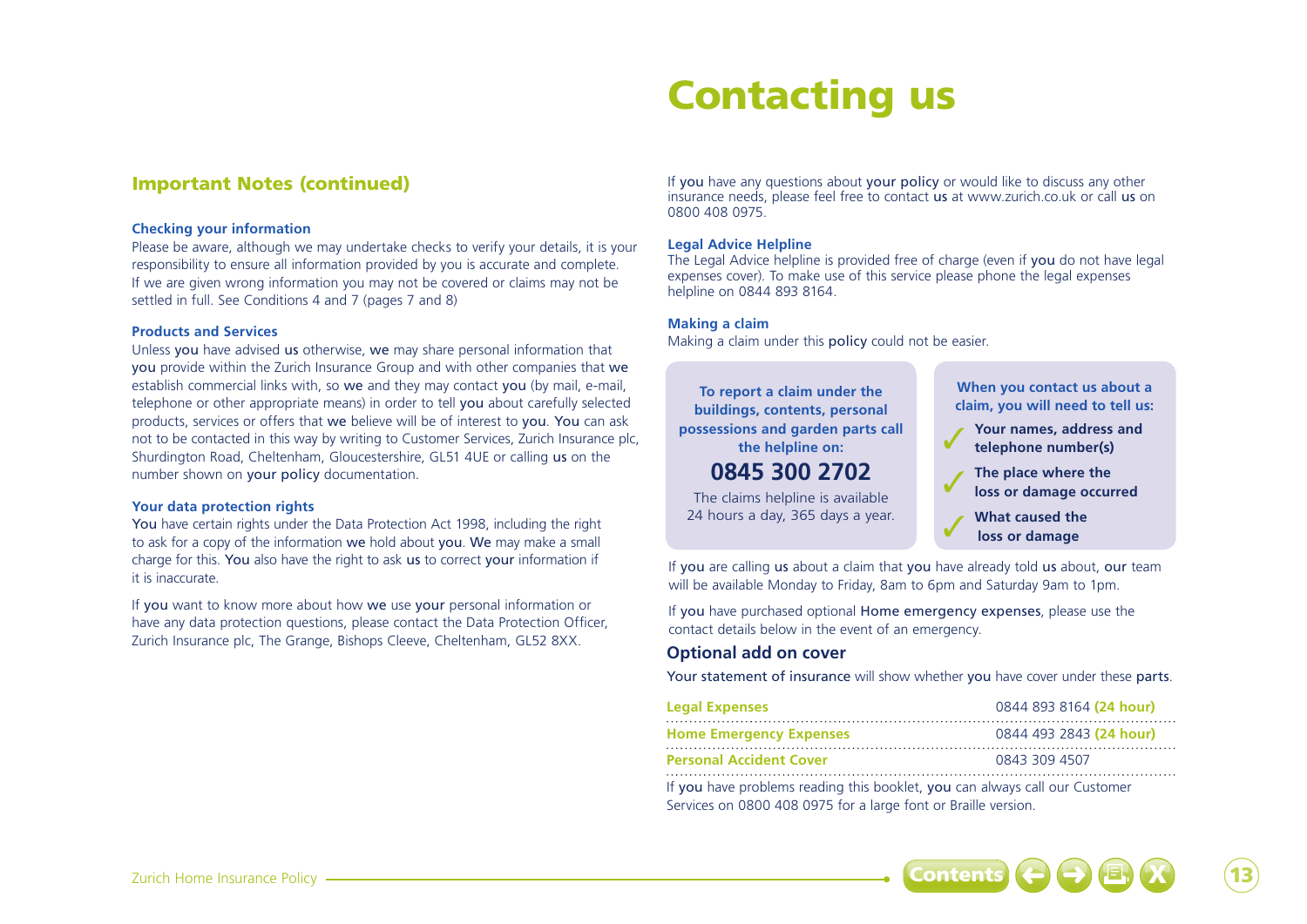## Part A Buildings

## Buildings are defined as:

- the main structure of your home at the address shown in your statement of insurance, including its permanent or soon-to-be fitted fixtures and fittings if they are your property;
- domestic outbuildings, private garages, including garages on nearby sites that form part of your home;
- ornamental ponds or fountains, swimming pools and tennis courts;
- professionally designed, built and installed solar panel equipment;
- central-heating fuel tanks, cesspits and septic tanks;
- fences, gates, hedges, lampposts, railings and walls;
- drives, paths, patios and terraces;

but not satellite television-receiving equipment or television and radio aerials.

## **Events**

We cover sudden and unexpected loss of or physical damage to the **buildings** caused by events 1 to 13 (and 14 if 'accidental damage for buildings' is shown in your statement of insurance).

We do not cover events 3, 6, 8, 10 or 11 when the home is unoccupied.

- 1. Fire, lightning, explosion or earthquake.
- 2. Riot.
- 3. Malicious damage, but not if caused by you or your family, tenants or paying guests.
- 4. Aircraft, animals or vehicles hitting the buildings.
- 5. Storm or flood, but not to fences, gates, hedges or railings.
- 6. Theft or attempted theft unless this is caused by deception.
- 7. Subsidence or ground heave of the site that your buildings stand on or landslip other than:
	- from the coast or a river bank being worn away;
	- damage to walls, gates, fences, hedges, lampposts, railings, ornamental ponds or fountains, swimming pools and tennis courts, central-heating fuel tanks, cesspits and septic tanks, drives, paths, patios and terraces unless the main structure, private garages or domestic outbuildings are damaged at the same time and by the same cause;
- to solid floor slabs, unless the foundations of the load-bearing walls are damaged at the same time by the same cause;
- from settlement, shrinkage or expansion, demolition, faulty workmanship or faulty design.
- 8. Escape of water from any fixed appliance, pipe, tank or fish tank, and damage to these items caused by freezing or forcible and violent bursting.
- 9. Falling trees or branches, lampposts or telegraph poles.
- 10. Oil leaking from any fixed appliance, pipe or tank.
- 11. Accidental breakage of fixed glass, fixed sanitary ware or ceramic hobs in fixed kitchen furniture.
- 12. Breakage or collapse of satellite television-receiving equipment or television and radio aerials.
- 13. Accidental damage to cables and underground pipes serving your home including the cost of breaking into and repairing the pipe between the main sewer and your home following a blocked pipe.
- 14. Accidental damage to the buildings (if 'accidental damage for buildings' is shown in your statement of insurance) but not damage:
	- we exclude under events 1 to 13;
	- caused by a person the home is lent, let or sublet to;
	- caused by a person you employ to carry out maintenance or repair work.

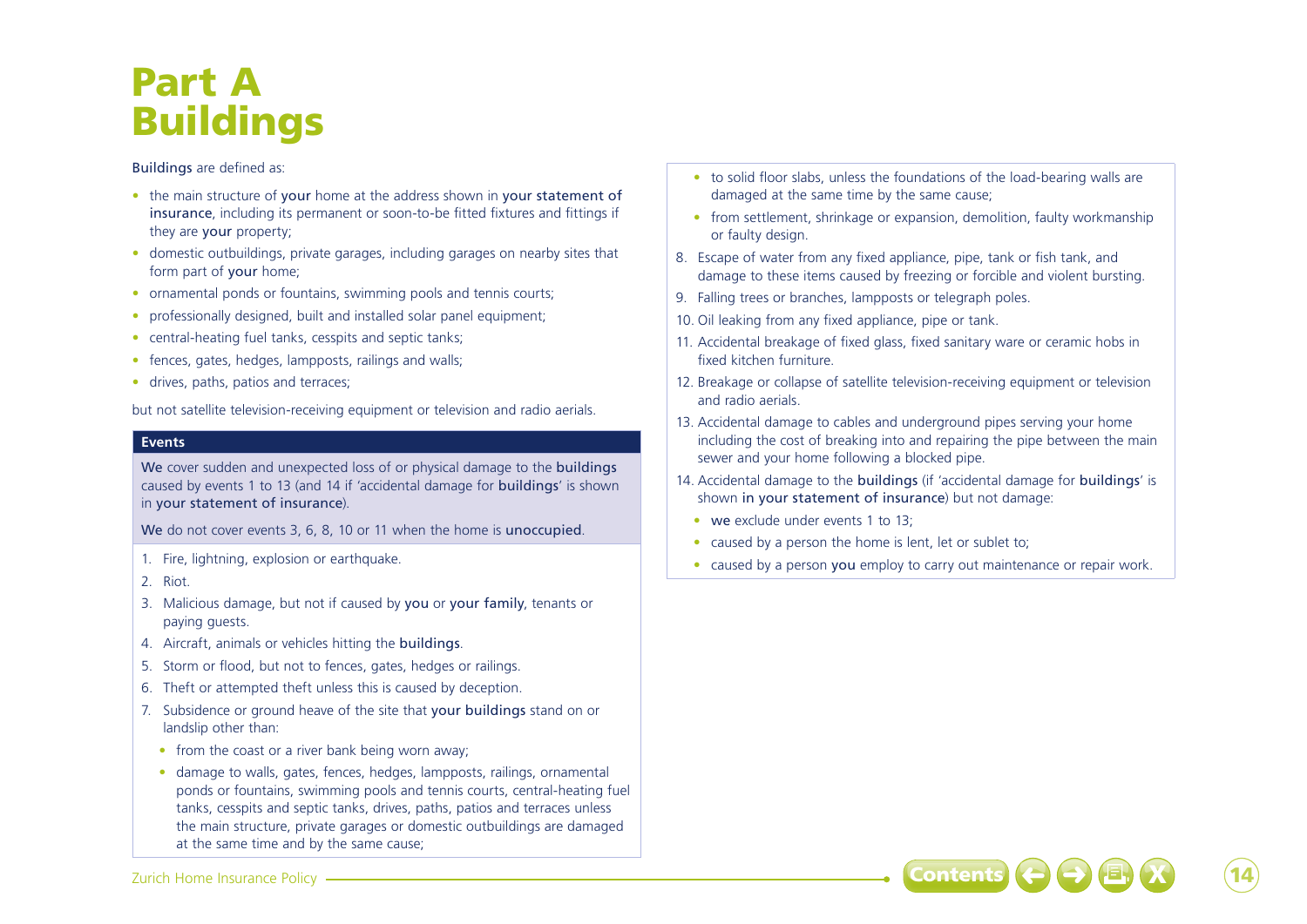## **Your liability to others**

15. We cover your legal liability:

- as owner of the buildings and their land, but not as occupier;
- resulting from you previously owning any private property under the Defective Premises Act 1972 or the Defective Premises (Northern Ireland) Order 1975;

to compensate others if, following an accident during the period of insurance, someone dies, is injured, falls ill or has their property damaged.

The most we will pay for any claim (or claims) arising from one cause, including legal costs and expenses agreed by us, is £2,000,000.

We will not pay if the liability arises from:

- the death, injury or illness of you or your family or any person employed by you or your family;
- loss or damage to any property that you or your family own or are responsible for;
- a contract that says you or your family are liable for something which you or they would not otherwise have been liable for.

## **Extra cover**

- 16. Alternative accommodation if your home is not fit to live in following loss or damage covered by this part, we will pay:
	- the reasonable cost of similar alternative accommodation for you and your pets;
	- ground rent which you have to pay;
	- rent which should have been paid to you.

This will apply during the time needed to restore your home to a condition which is fit to live in.

The most we will pay is £25,000.

- 17. Replacing locks we will pay up to £1,000 for replacing the locks to your home if you lose your house keys anywhere in the world.
- 18. Tracing a leak we will pay up to £5,000 for the cost of removing and then repairing, replacing or reinstating any part of the **buildings** when this is necessary to find the source of a water leak from any fixed water appliance, pipe or tank that is causing damage to the buildings.

19. Emergency access – we will pay the costs incurred following loss or damage to the buildings caused by the police or emergency services in gaining access to your home in connection with a medical emergency or to help prevent loss or damage to the home.

The most we will pay for any incident of loss or damage is £1,000.

20. Selling your home – if at the time of a claim you have contracted to sell your home, the buyer will have the benefit of this part as long as the purchase is completed.

## **Settling claims**

We will decide whether to repair, replace, make a cash payment or reinstate the damaged part of the buildings and we will have the option to do this by using one of our suppliers.

We will pay the full cost of the work, including any professional, demolition or local authority costs or fees we have agreed, as long as the work is finished without delay. If the work is not carried out, we will pay the reduction in the market value of your property that resulted from the damage. However, we will not pay more than the cost to us of using our preferred supplier for the repair or replacement of the buildings.

We will take off an amount for wear and tear if your buildings are not properly maintained or your sum insured is less than the actual cost of rebuilding your home in the same form, size and condition as new.

See 'Your duty to check information and tell us of any changes' under 'Conditions which apply to the whole of this policy'.

When we pay your claim we will take off the amount of the excess shown in your statement of insurance. This does not apply under 'Your liability to others' and 'Extra cover 16.'

The most we will pay is the limits shown in the policy or the sum insured shown in your statement of insurance.

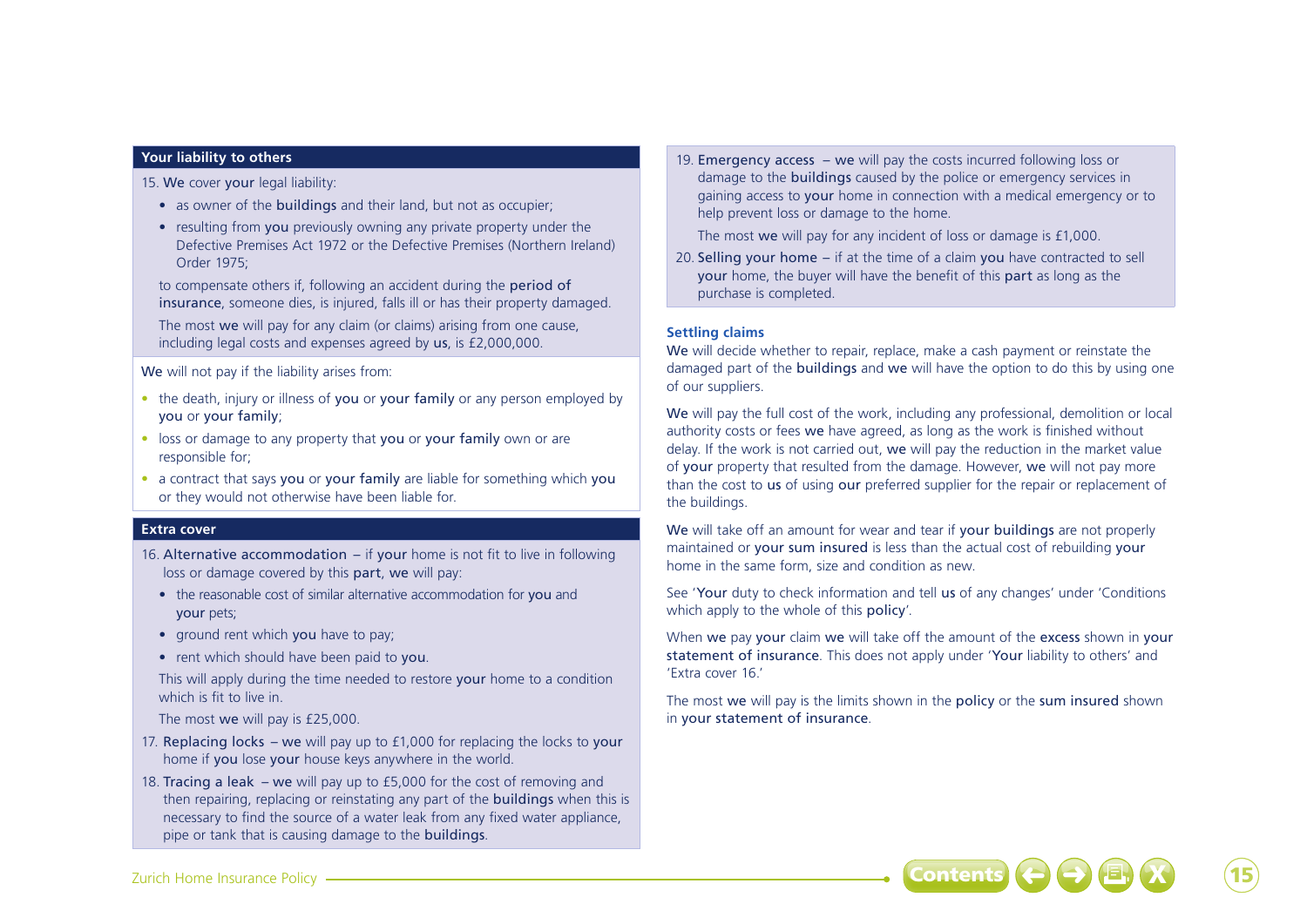## Part B **Contents**

## Contents are defined as:

- household goods and personal property;
- valuables and high risk items up to £1,500 unless specified;
- satellite television-receiving equipment and television and radio aerials;
- money or the unauthorised use of a charge, credit or debit card up to £500 (you and your family must keep to your card issuer's conditions);
- bicycles up to £350 for any one bicycle including accessories:
- office equipment used for your business, profession or trade up to £5,000;
- loss of oil or metered water up to £1,000 following accidental damage to the water or heating system.

## Contents are not:

- vehicles and craft and their accessories other than removable audio and satellite navigation equipment not in the vehicle;
- deeds and documents other than driving licences, passports or proof-of-age cards;
- documents and certificates showing ownership of shares, bonds and other financial investments;
- animals:
- any part of the structure of your home or its decorations or permanent fixtures and fittings;
- items you have more specifically insured by this or any other policy.

## **Events**

We cover sudden and unexpected loss or physical damage caused by events 1 to 13 (and 14 if 'accidental damage for contents ' is shown in your statement of insurance) to the contents in your home that:

- you or your family own or which you or they are responsible for;
- visitors to your home or your domestic employees who live in your home own. We do not cover events 3, 6, 8, 10 or 11 when the home is unoccupied.

We will not pay more than:

- £250 for contents belonging to your visitors or your domestic employees;
- £5,000 for theft of contents which are stored in garages or outbuildings at your home.
- 1. Fire, lightning, explosion or earthquake.
- 2. Riot.
- 3. Malicious damage, but not if caused by you or your family, tenants or paying guests.
- 4. Aircraft, animals or vehicles hitting the buildings.
- 5. Storm or flood.
- 6. Theft or attempted theft but not:
	- if caused by deception;
	- while the home is lent, let or sublet unless violence and force are used to break into or out of your home.
- 7. Subsidence or ground heave of the site your buildings stand on, or landslip.
- 8. Escape of water from any fixed appliance, pipe, tank or fish tank.
- 9. Falling trees or branches, lampposts or telegraph poles.
- 10. Oil leaking from any fixed appliance, pipe or tank.
- 11. Accidental breakage of glass in furniture, mirrors or ceramic hobs in unfixed kitchen appliances.
- 12. Breakage or collapse of satellite television-receiving equipment or television and radio aerials.

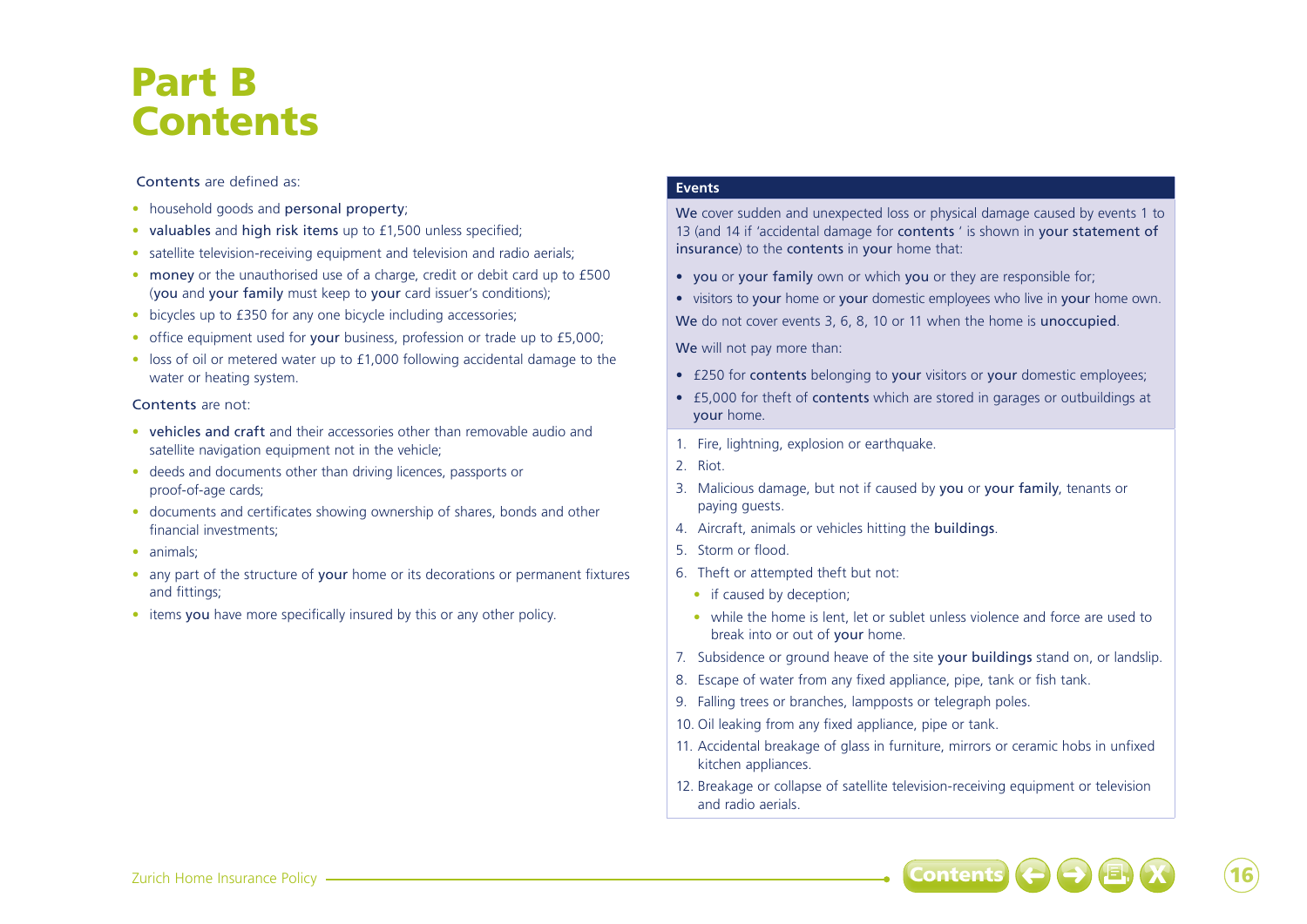### 13. Accidental damage to:

- audio, hi-fi, television (including satellite receivers and set top boxes), video game consoles, DVD, video or telecommunication equipment but not mobile phones;
- computers (but not laptop computers, computer software, hand-held computers or electronic toys);
- satellite television-receiving equipment or television and radio aerials.
- 14. Accidental damage to the contents (if 'accidental damage for contents' is shown in your statement of insurance) but not damage:
	- we exclude under events 1 to 13:
	- caused by a person the home is lent, let or sublet to;
	- to clothing or contact lenses;
	- to contents in the open.

## **Your liability to others**

15. We cover you or your family for any legal liability you have as occupiers of the home (or as private individuals) to compensate others if, following an accident during the period of insurance, someone dies, is injured, falls ill or has their property damaged.

The most we will pay for any claim (or claims) arising from one cause, including legal costs and expenses agreed by us, is:

- £10,000,000 for an accident to your domestic employees;
- £2,000,000 for an accident to any other person or property.

We will not pay if the liability arises from you or your family:

- owning your home;
- owning or occupying any other premises;
- owning or using vehicles and craft (other than hand or foot-propelled boats that you or they do not own).

We will not pay if the liability arises from:

- death, injury or illness of you or your family;
- loss of or damage to any property owned by you, your family or your domestic employees or that you or they are responsible for;
- you or your family passing on any illness or virus;
- a contract that says you or your family are liable for something which you or they would not otherwise have been liable for;
- any dog described in the Dangerous Dogs Act 1991 or the Dangerous Dogs (Northern Ireland) Order 1991;
- any animal (other than horses used for private hacking, guide dogs or pets that are normally domesticated in the United Kingdom).

## **Extra cover**

- 16. Contents in the open we will pay up to £1,000 for loss or damage caused by events 1 to 10 to contents in the open within the boundaries of your home.
- 17. Temporary removal we will pay up to £5,000 for loss of or damage to your contents while temporarily removed from your home to within the United Kingdom or the Republic of Ireland caused by:
	- events 1, 2, 4, 5 and 7 to 10;
	- theft from:
		- a deposit box in a bank;
		- a building where you or your family work;
		- a house or flat where you or your family are temporarily living;
		- any other building, including a hall of residence, as long as violence and force are used to break into or out of the building.

We will not pay for:

- loss of or damage to contents:
	- removed for sale, exhibition or storage;
	- in the open caused by storm or flood;
- theft of money from a building where you or your family work;
- loss of or damage to office equipment including laptop computers.

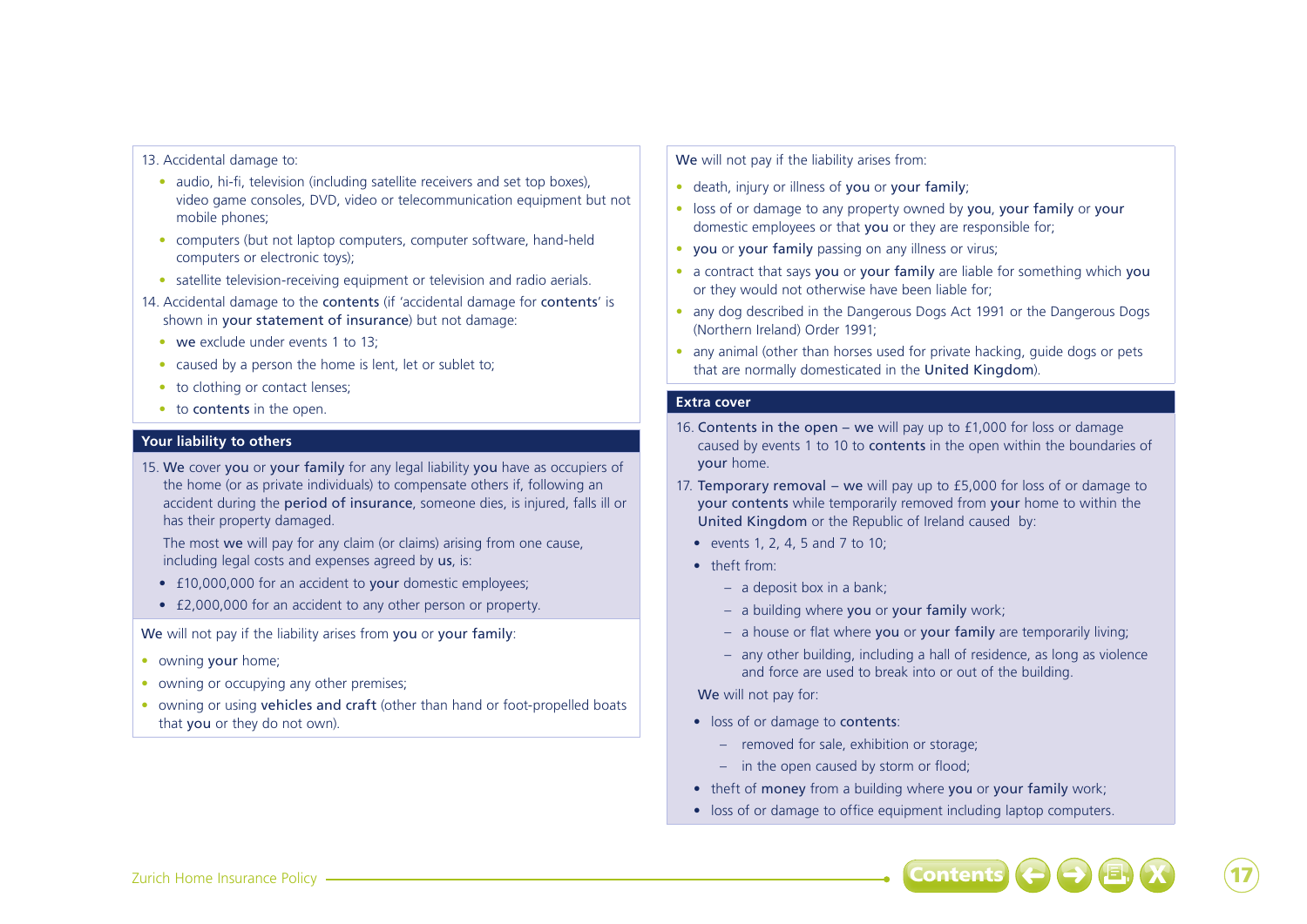18.Moving to a new home – we will pay for sudden and unexpected loss of or physical damage to your contents (but not money) while they are being moved to your new permanent home in the British Isles by professional removers. This includes while they are temporarily stored for up to seven days in furniture storage.

We will not pay for:

- damage to china, glass and similar brittle items, unless they have been packed by professional packers;
- loss or damage that is not reported to us within seven days of your contents being delivered to your new home.

19. Gifts – we will increase your sum insured by £5,000:

- one month before and after Christmas or other religious festival to cover gifts and related additional purchases;
- one month before and after the wedding day of you or any member of your family to cover wedding gifts and related purchases in your home, at the reception, in the couple's marital home or being transported between any of these places.
- 20.Tenant's cover if you are the tenant of your home, we will pay for loss or damage caused by events 1 to 6 and 8 to 13 under the buildings part to any:
	- fixtures and fittings, greenhouses and sheds you have installed at your home and for which you are responsible;
	- part of the structure, decorations, fixtures and fittings of your home that you are responsible for as a tenant under a tenancy agreement.

The most we will pay is £5,000.

- 21. Alternative accommodation if your home is not fit to live in following loss of or damage to contents for which we will pay a claim under this part, we will pay up to £10,000 for the reasonable cost of similar alternative accommodation (including your pets), or ground rent which you have to pay, for the time necessary for your home to be restored to a condition which is fit to live in.
- 22.Replacing locks we will pay up to £1,000 for replacing the locks to your home if you lose your house keys anywhere in the world.
- 23.Prams and wheelchairs we will pay up to £500 if your pram or wheelchair is stolen or damaged anywhere in the UK. Accessories are only covered if they are stolen with your pram or wheelchair.
- 24. Frozen food we will pay the reasonable cost of replacing food and drink in your fridge or freezer that you cannot use following the breakdown of the appliance or the failure of the power supply, but not if this was caused by the deliberate act of the supply authority.
- 25.Title deeds we will pay up to £500 to replace the title deeds of your home following loss or damage caused by events 1 to 10 while they are in your home or in the offices of your mortgage lender, solicitor or bank.
- 26.Downloaded music and other information we will pay for the cost of replacing music and other downloaded information you have purchased stored on home computers and storage devices and lost or damaged as a result of events 1 to 8. We will not pay for the cost of reconstituting any films, tapes or discs or rewriting of any stored information. The most we will pay for any one event is £2,500.

## **Settling claims**

We will decide whether to repair, make a cash payment, or replace an item as new if available (or otherwise with the nearest equivalent) and we will have the option to do this by using one of our suppliers. If we can offer a repair or a replacement but we agree to make a cash payment instead, this payment will be limited to the cost of repair or replacement to us by our preferred supplier. If the item cannot be repaired or replaced, with a like replacement by using one of our preferred suppliers, we will pay for the full replacement cost.

Please forward any repair accounts, invoices, receipts, valuations or any other form of proof of ownership to help substantiate your claim.

We will have the option to use one of our suppliers to validate the loss or repair.

We will take off an amount for wear and tear:

- on clothing and household linen that cannot be repaired;
- if your sum insured is less than the full cost of replacing all your contents as new.

See 'Your duty to check information and tell us of any changes' under 'Conditions which apply to the whole of this policy'.

When we pay your claim we will take off the amount of the excess shown in your statement of insurance. This does not apply under 'Your liability to others' and Extra cover 21.

The most we will pay for valuables is the limit shown in your statement of insurance.

The most we will pay is the sum insured or the limits shown in your statement of insurance or in the policy.



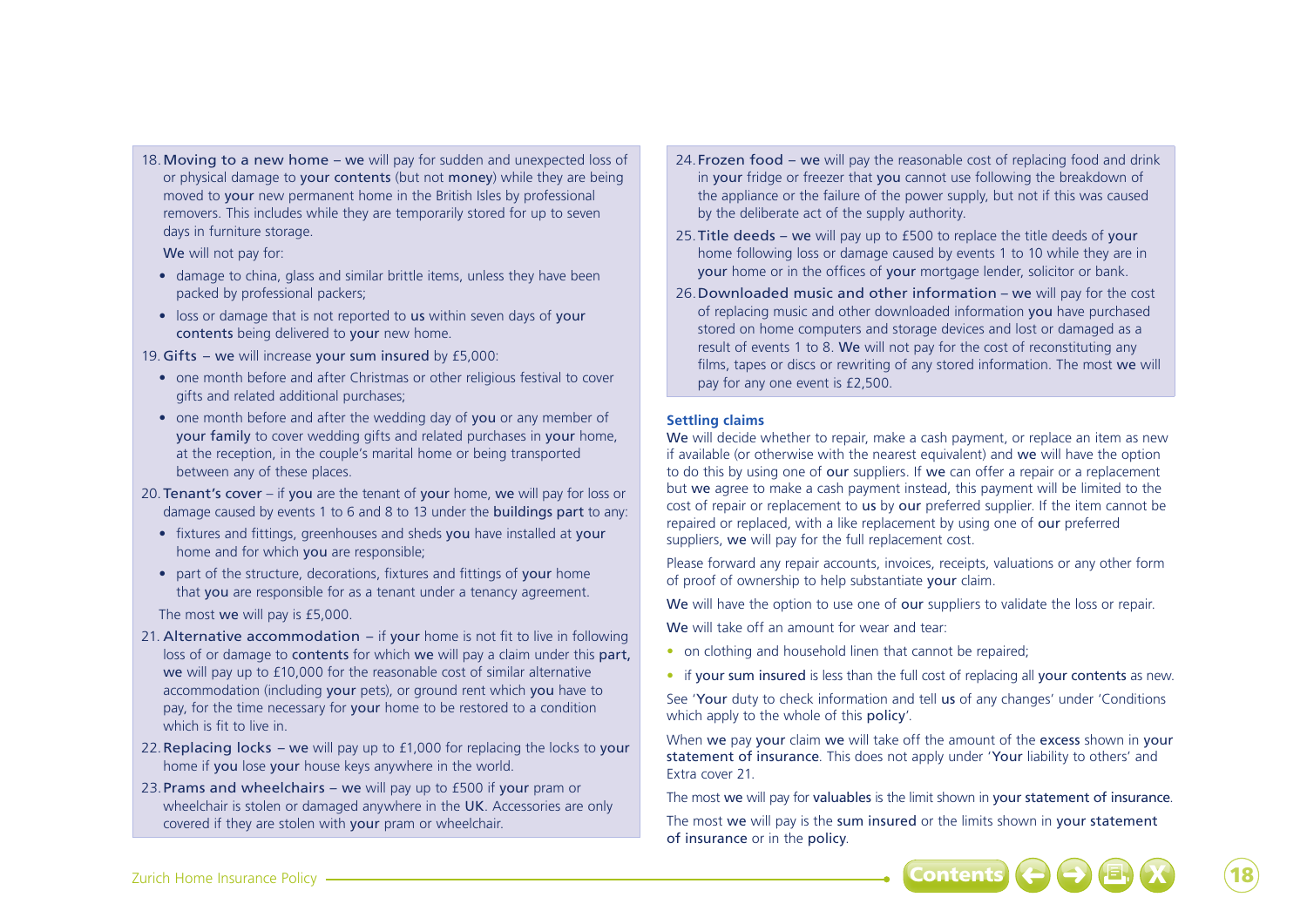## Part C Personal Possessions

## **Events**

We cover, anywhere in the world, sudden and unexpected loss of or physical damage to the unspecified personal possessions, specified personal possessions, specified bicycles and specified laptops shown on your statement of insurance that are owned by you or your family or for which you or they are responsible.

### We will not pay for:

- theft from an unattended motor vehicle unless the vehicle was securely locked and the property was hidden in a glove or luggage compartment;
- unauthorised use of a charge, credit or debit card by you or a member of your family;
- theft of a bicycle if left unattended away from your home unless it is securely locked to a permanent structure or in a locked building;
- theft of bicycle accessories, unless they are stolen with the bicycle;
- loss of or damage to:
	- sports equipment while it is being used;
	- contact lenses;
	- a bicycle while you are using it for racing, pacemaking or trials;
	- household goods;
	- vehicles and craft and their accessories other than removable audio and satellite navigation equipment not in the vehicle:
	- deeds and documents;
	- documents and certificates showing ownership of shares, bonds and other financial investments;
	- laptops unless specified.

## **Unspecified personal possessions**

The most we will pay is:

- up to £1,500 for any item of clothing, sports equipment or any other personal item made to be worn, used or carried about the person including passports, driving licences and proof-of-age cards;
- up to £350 for any one unspecified bicycle including accessories;
- up to £500 for loss of money or the unauthorised use of a charge, credit or debit card. You and your family must keep to your card issuer's conditions.

We will not pay more than the sum(s) insured shown in your statement of insurance.

## **Specified personal possessions**

The most we will pay is the sum insured for each specified personal possession, specified bicycle or specified laptop shown in the statement of insurance.

### **Settling claims**

We will decide whether to repair, make a cash payment, or replace any item as new if available (or otherwise with the nearest equivalent) and we will have the option to do this by using one of our suppliers. If we can offer a repair or replacement but we agree to make a cash payment instead, this payment will be limited to the cost of repair or replacement to us by our preferred supplier. If the item cannot be repaired or replaced, with a like replacement by using one of our preferred suppliers, we will pay for the full replacement cost.

Please forward any repair accounts, invoices, receipts, valuations or any other form of proof of ownership to help substantiate your claim.

We will have the option to use one of our suppliers to validate the loss or repair.

We will take off an amount for wear and tear:

- on clothing that cannot be repaired;
- if your sum insured is less than the full cost of replacing all your specified or unspecified items as new.

See 'Your duty to check information and tell us of any changes' under 'Conditions which apply to the whole of this **policy'**.

When we pay your claim we will take off the amount of the excess as shown in your statement of insurance.



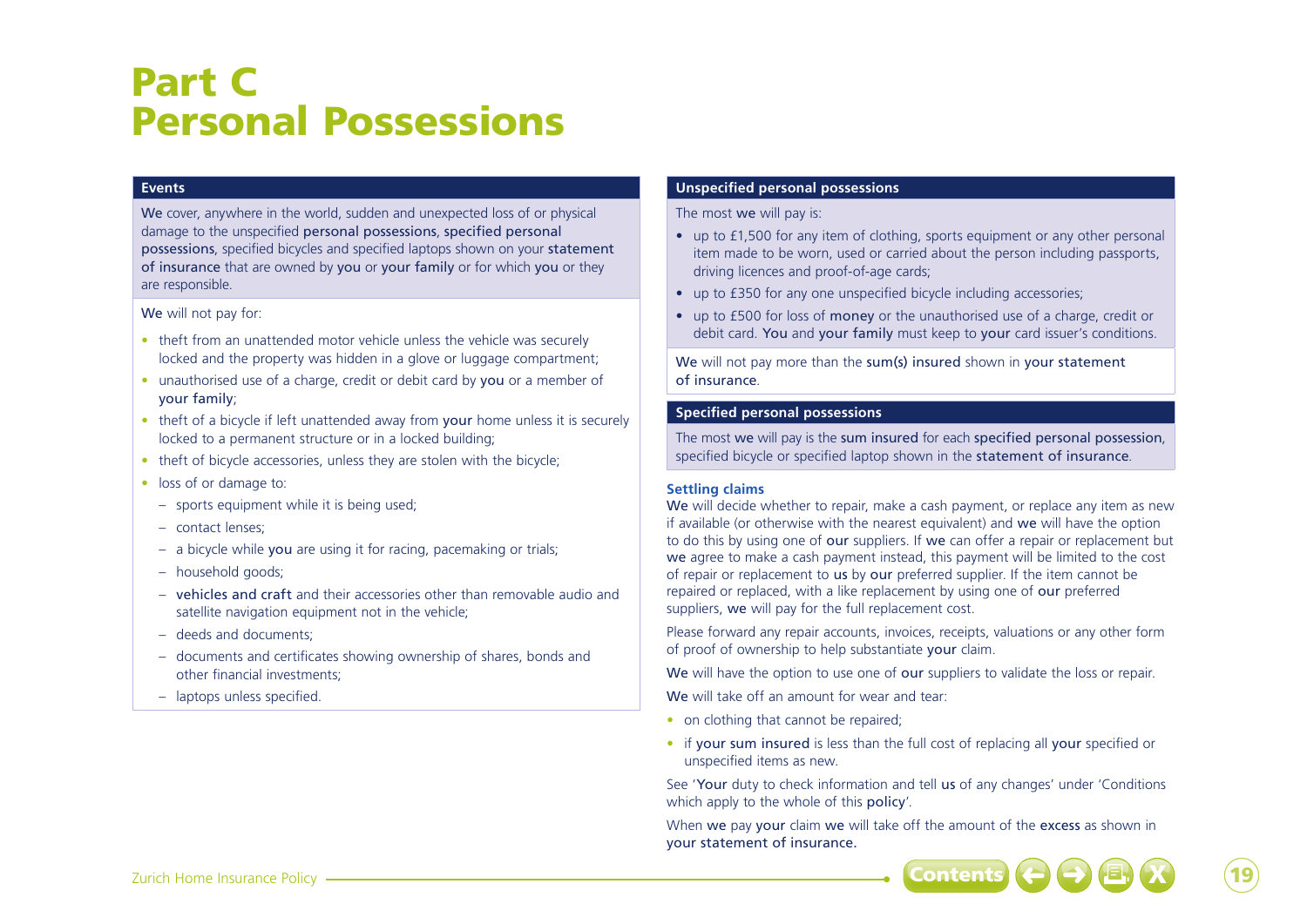## Part D Garden Cover

Garden is defined as the flowerbeds, lawns, plants, shrubs or trees, ornaments or statues in the grounds within the boundaries of your home. This includes flowers, plants, shrubs or trees in pots or containers.

## **Events**

We cover sudden and unexpected loss of or physical damage to your garden caused by events 1 to 7.

We do not cover events 3 or 6 when the home is unoccupied.

- 1. Fire, lightning, explosion or earthquake.
- 2. Riot.
- 3. Malicious damage, but not if caused by you or your family, tenants or paying guests.
- 4. The garden being damaged by vehicles, livestock or aircraft but not garden machinery, or any other vehicles used in the garden.
- 5. Storm or flood but not:
	- frost damage;
	- flood damage to lawns.
- 6. Theft or attempted theft.
- 7. Falling trees or branches, satellite dishes, aerials, masonry, lampposts or telegraph poles.

### **Extra cover**

Storm or flood – We cover loss or damage by storm or flood to fences, gates, hedges or railings at the home as long as the main structure of your home, private garages or domestic outbuildings are damaged at the same time by the same cause.

## **Settling claims**

We will decide whether to repair or replace any item that is lost or damaged. If it cannot be repaired or replaced, we will pay the cost of an equivalent replacement.

The most we will pay is £2,500 plus up to £250 towards the cost of removing fallen trees or branches.

We may use one of our suppliers to validate the claim. When we pay your claim we will take off the amount of the excess as shown in your statement of insurance.

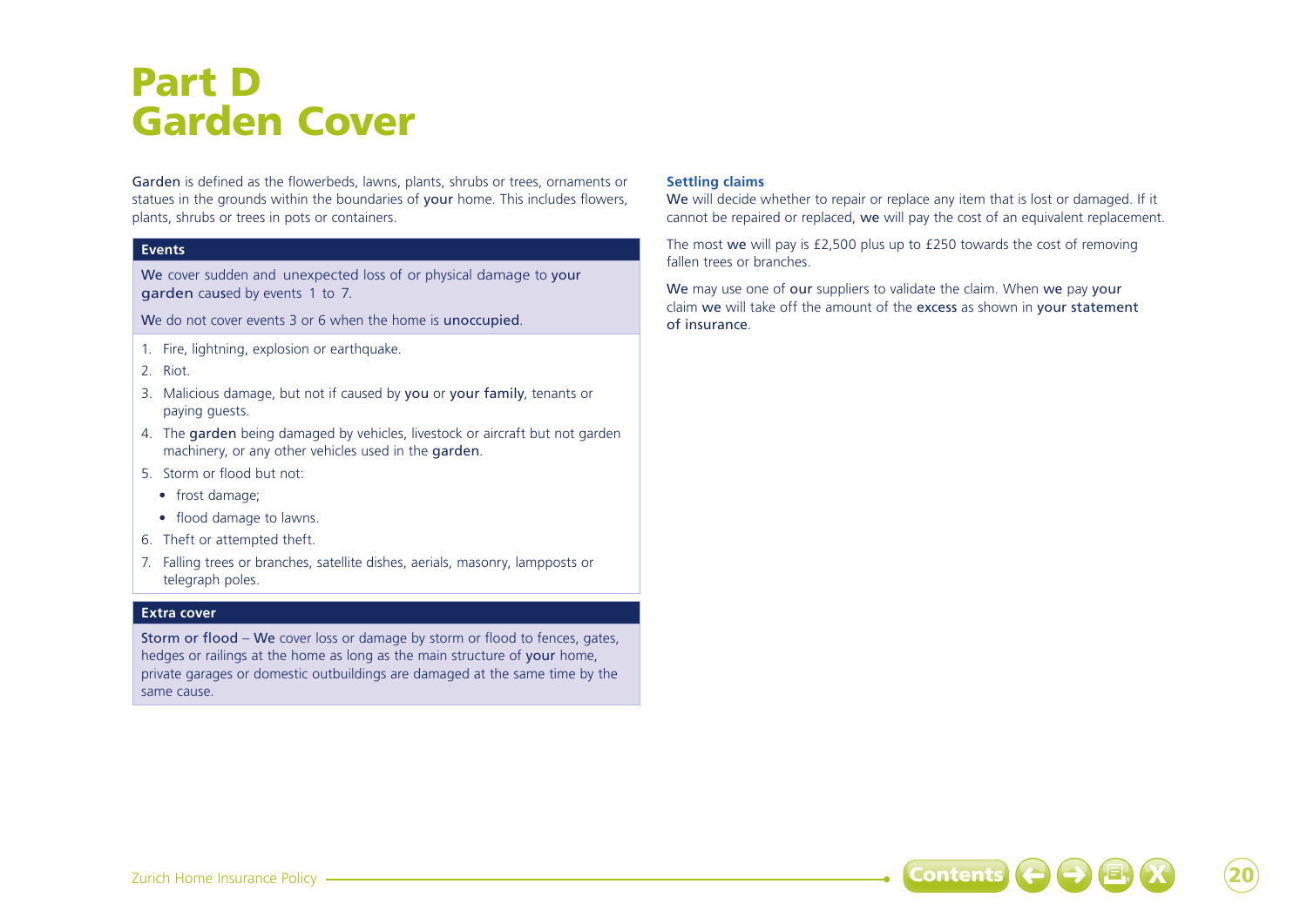## Part E Legal Expenses

Your statement of insurance will show whether you have cover under this part.

## **Definitions**

The following key words or phrases, which are listed below in alphabetical order, have the same meaning whenever they appear in this part. These definitions apply to this part only.

The conditions and exclusions on pages 7 to 10 apply in addition to any other condition or exclusion stated in this part.

Costs and expenses – All reasonable and necessary costs chargeable by the representative and agreed by us in accordance with our standard terms of appointment. We will also pay the costs incurred by opponents in civil cases if the insured person has been ordered to pay them, or pays them with our agreement.

Date of occurrence – The date of the event that leads to a claim. If there is more than one event arising at different times from the same originating cause, the date of occurrence is the date of the first of these events. (This is the date the event happened, which may be before the date the **insured person** first became aware of it.)

Insured person – You, and any member of your family who always lives with you. This includes students temporarily living away from home and unmarried partners. Anyone claiming under this part must have your agreement to claim.

Period of insurance – The period for which we have agreed to cover the insured person.

Preferred law firm – A law firm or barristers' chambers we choose to provide legal services. These legal specialists are chosen as they have the proven expertise to deal with the insured person's claim and must comply with our agreed service standard levels, which we audit regularly. They are appointed according to our standard terms of appointment.

Reasonable prospects – For civil cases, the prospects that the insured person will recover losses or damages (or obtain any other legal remedy that we have agreed to, including an enforcement of judgment), make a successful defence or make a successful appeal or defence of an appeal, must be at least 51%. We, or a preferred law firm on our behalf, will assess whether there are reasonable prospects.

Representative – The preferred law firm, law firm, accountant or other suitably qualified person we will appoint to act on the insured person's behalf.

Standard terms of appointment – The terms and conditions (including the amount we will pay to an appointed representative) that apply to the relevant type of claim, which could include a conditional fee agreement (no-win, no-fee).

Territorial limit – For insured incidents 2. Contract Disputes and 3. Personal Injury:

the European Union, the Isle of Man, the Channel Islands, Albania, Andorra, Bosnia Herzegovina, Croatia, Gibraltar, Iceland, Liechtenstein, Macedonia, Monaco, Montenegro, Norway, San Marino, Serbia, Switzerland and Turkey.

For all other insured incidents:

The United Kingdom of Great Britain and Northern Ireland, the Isle of Man and the Channel Islands.

We/Us/Our – DAS Legal Expenses Insurance Company Limited.

You/Your – The person named as the policyholder on your statement of insurance.

Zurich – Zurich Insurance plc.

## **Legal Expenses**

This part covers the insured person. We agree to provide the insurance in this part, as long as:

- the date of occurrence of the insured incident is during the period of insurance; and
- the insured incident occurs within the territorial limits; and
- the premium has been paid; and
- any legal proceedings will be dealt with by a court, or other body which we agree to, in the territorial limit; and
- reasonable prospects exist for the duration of the claim.

We will pay a representative, on an insured person's behalf, costs and expenses incurred following an insured incident, provided that:

- the most we will pay for all claims resulting from one or more event arising at the same time or from the same originating cause is £50,000; and
- the most we will pay in costs and expenses is no more than the amount we would have paid to a preferred law firm; and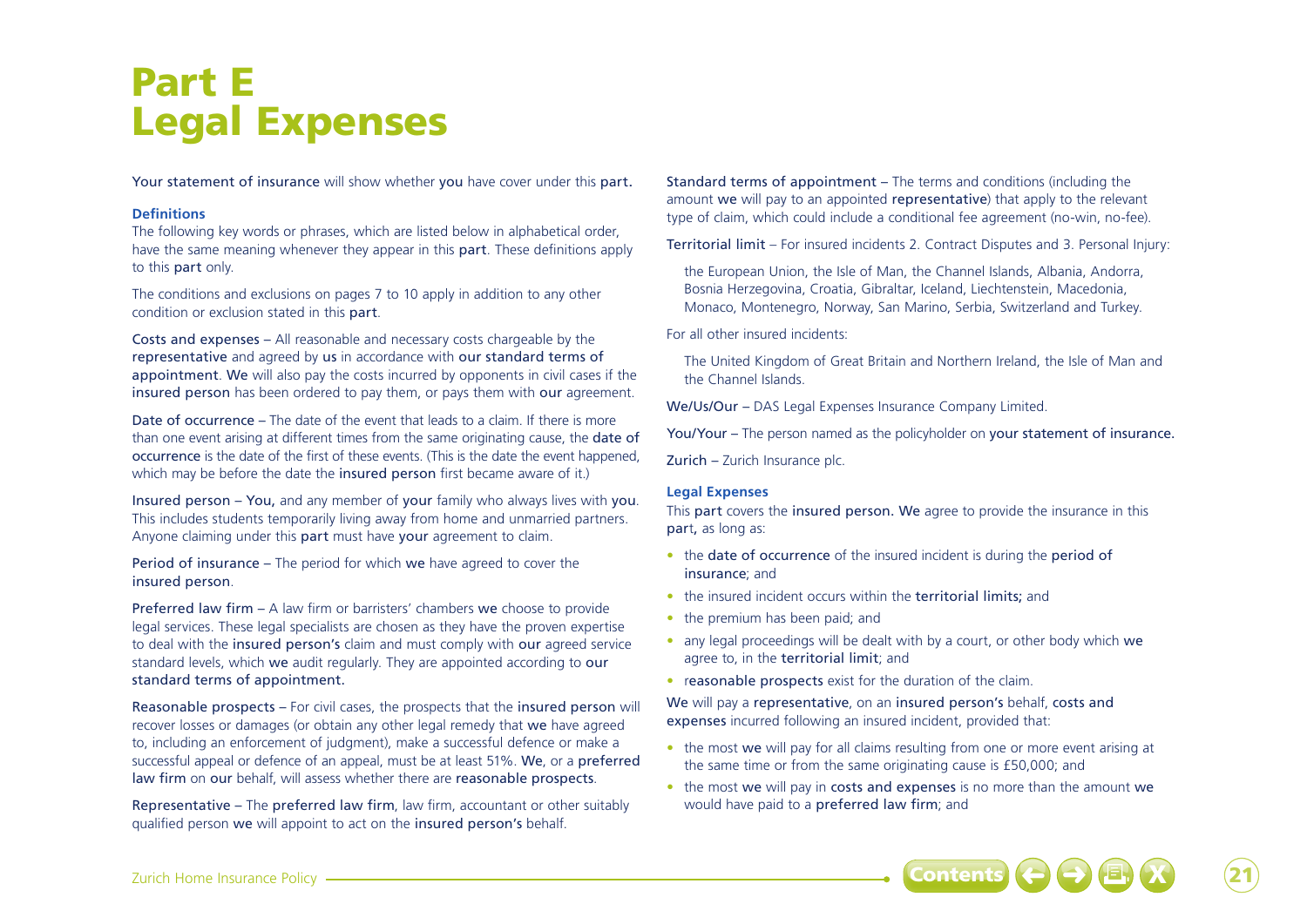- in respect of an appeal or the defence of an appeal, the insured person must tell us within the time limits allowed that they want to appeal. Before we pay the costs and expenses for appeals, we must agree that reasonable prospects exist; and
- for an enforcement of judgment to recover money and interest due to the insured person after a successful claim under this part, we must agree that reasonable prospects exist; and
- where an award of damages is the only legal remedy to a dispute and the cost of pursuing legal action is likely to be more than any award of damages, the most we will pay in costs and expenses is the value of the likely award.

In the event of a claim, if the insured person decides not to use the services of a preferred law firm, the insured person will be responsible for any costs that fall outside our standard terms of appointment and these will not be paid by us.

## **Insured incidents**

## **1. Employment Disputes**

We will negotiate for the insured person's legal rights in a dispute arising from their contract of employment

What is not covered under employment disputes

Any claim relating to:

- (1) employer's disciplinary hearings or internal grievance procedures;
- (2) personal injury solely;
- (3) a compromise agreement while the insured person is still employed.

## **2. Contract Disputes**

We will negotiate for an insured person's legal rights in a contractual dispute arising from an agreement or an alleged agreement which an insured person has entered into for:

- (a) the buying or hiring in of any goods or services; or
- (b) the selling of any goods;

provided that –

- (i) the insured person has entered into the agreement or alleged agreement during the period of insurance; and
- (ii) the amount in dispute is more than £250.

## What is not covered under contract disputes Any claim relating to:

- (1) a motor vehicle owned by or hired or leased to an insured person;
- (2) construction work on any land, or designing, converting or extending any building where the contract value exceeds £5,000 (including VAT);
- (3) the settlement payable under an insurance policy (we will negotiate if your insurer refuses your claim, but not for a dispute over the amount of the claim);
- (4) a dispute arising from any loan, mortgage, pension, investment or borrowing.
- (5) a dispute over the sale, purchase, terms of a lease, licence, or tenancy of land or buildings. However, we will cover a dispute with a professional adviser in connection with these matters.

## **3. Personal injury**

We will negotiate for an insured person's legal rights in a claim against a party who causes the death of, or bodily injury to, the insured person.

What is not covered under personal injury

A claim relating to:

- (1) any illness or bodily injury which happens gradually; or
- (2) defending an insured person's legal rights, but defending a counter-claim is covered:
- (3) psychological injury or mental illness unless the condition follows a specific or sudden accident that has caused physical bodily injury to the insured person:

### (4) clinical negligence.

## **4. Clinical Negligence**

We will negotiate for an insured person's legal rights where it is alleged that an identified negligent act of surgery or identified negligent clinical or medical procedure has caused death or bodily injury to the insured person.

## What is not covered under clinical negligence

- (1) the failure or alleged failure to correctly diagnose the insured person's condition;
- (2) Psychological injury or mental illness that is not associated with an insured person having suffered physical bodily injury.



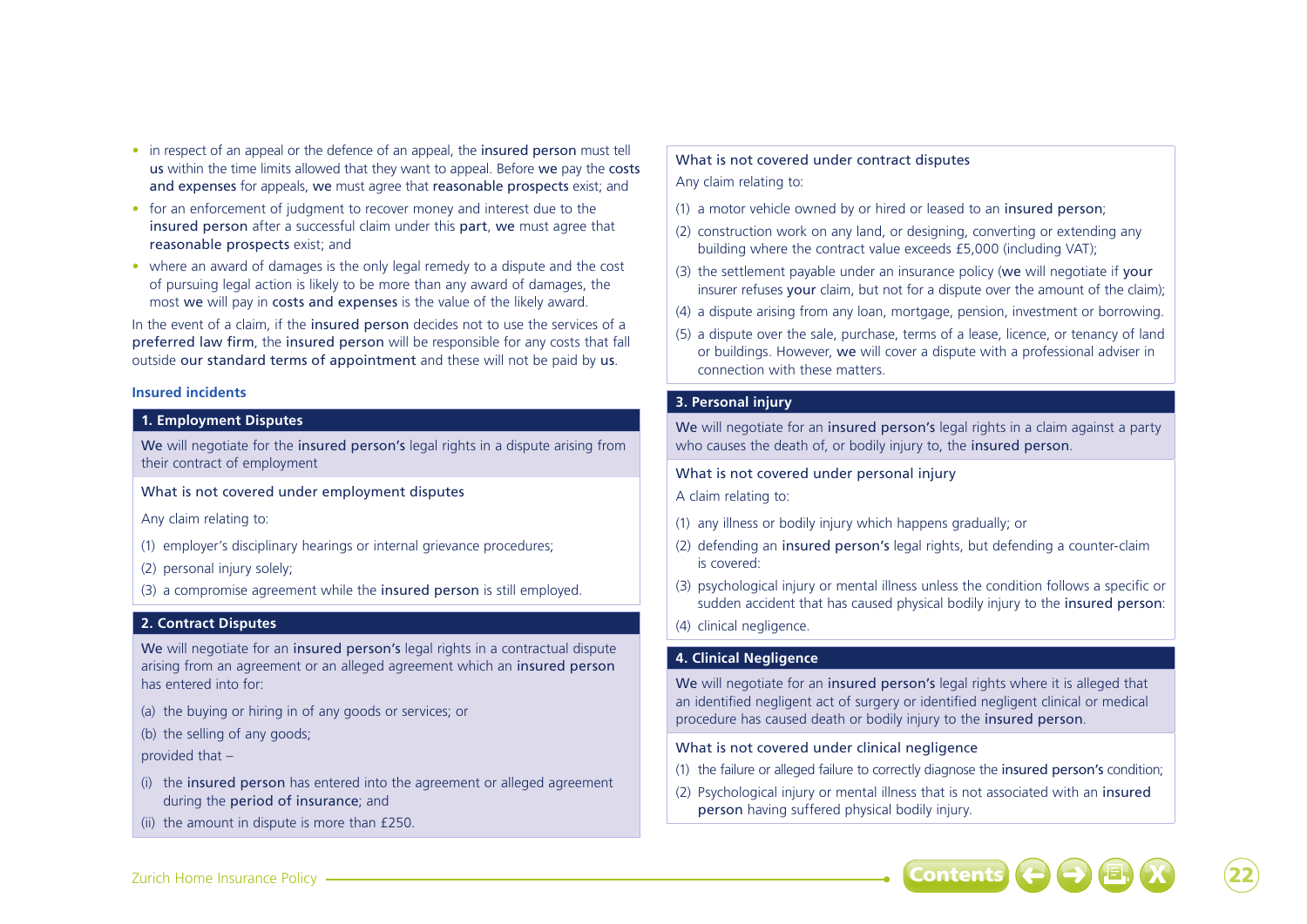## **5. Property Protection**

We will negotiate for an insured person's legal rights in a civil dispute relating to the insured person's principal home, or personal possessions, that they own, or are responsible for following:

- (1) an event which causes physical damage to such material property, provided that the amount in dispute is more than £250;
- (2) a legal nuisance (meaning unlawful interference with an insured person's use or enjoyment of their home, or some right over, or in connection with it); or

#### (3) a trespass.

### What is not covered under property protection

- 1. A claim relating to:
	- (1) a contract entered into by an insured person;
	- (2) any building or land other than your principal home;
	- (3) someone legally taking an insured person's property from them, whether the **insured person** is offered money or not, or restrictions or controls placed on an insured person's property by any government or public or local authority;
	- (4) work done by, or on behalf of, any government or public or local authority unless the claim is for accidental physical damage;
	- (5) mining subsidence.
	- (6) adverse possession (meaning the occupation of any building or land either by someone trying to take possession from the insured person or of which the insured person is trying to take possession)
	- (7) the enforcement of a covenant by or against the insured person.
- 2. Defending a claim relating to an event that causes physical damage to property, but defending a counter-claim is covered.
- 3. The first £250 of any claim for legal nuisance or trespass. This is payable as soon as we accept the claim.

Please note that the **insured person** must have established the legal ownership or right to the land that is the subject of the dispute.

## **What is not covered under the whole of this Legal Expenses part**

- 1. A claim where the insured person has failed to notify us of the insured incident within a reasonable time of it happening and where this failure adversely affects the reasonable prospects of a claim or we consider that its position has been prejudiced;
- 2. Costs and expenses incurred before written acceptance of a claim by us.
- 3. Fines, penalties, compensation or damages which an insured person is ordered to pay by a court or other authority.
- 4. A legal action an insured person takes which we or the representative have not agreed to, or where an insured person does anything that hinders us or the representative.
- 5. A claim relating to written or verbal remarks which damage an insured person's reputation.
- 6. A dispute with us not otherwise dealt with under Condition 8 of this part
- 7. Costs and expenses arising from or in relation to judicial review, coroner's inquest or fatal accident inquiry.
- 8. A claim caused by, contributed to by, or arising from:
	- (a) ionising radiation or contamination by radioactivity from any nuclear fuel or from any nuclear waste from burning nuclear fuel;
	- (b) the radioactive, toxic, explosive or other hazardous properties of any explosive nuclear assembly or nuclear part of it;
	- (c) war, invasion, act of foreign enemy, hostilities (whether war is declared or not), civil war, rebellion, revolution, military force or coup, or any other act of terrorism or alleged act of terrorism as defined in the Terrorism Act 2000; or
	- (d) pressure waves caused by aircraft or any other airborne devices travelling at sonic or supersonic speeds.
- 9. Any claim where the insured person may be one of a number of people involved in a legal action resulting from one or more events arising at the same time or from the same cause which could result in the court making a Group Litigation Order.
- 10. Any claim where the insured person is not represented by a law firm, barrister or tax expert.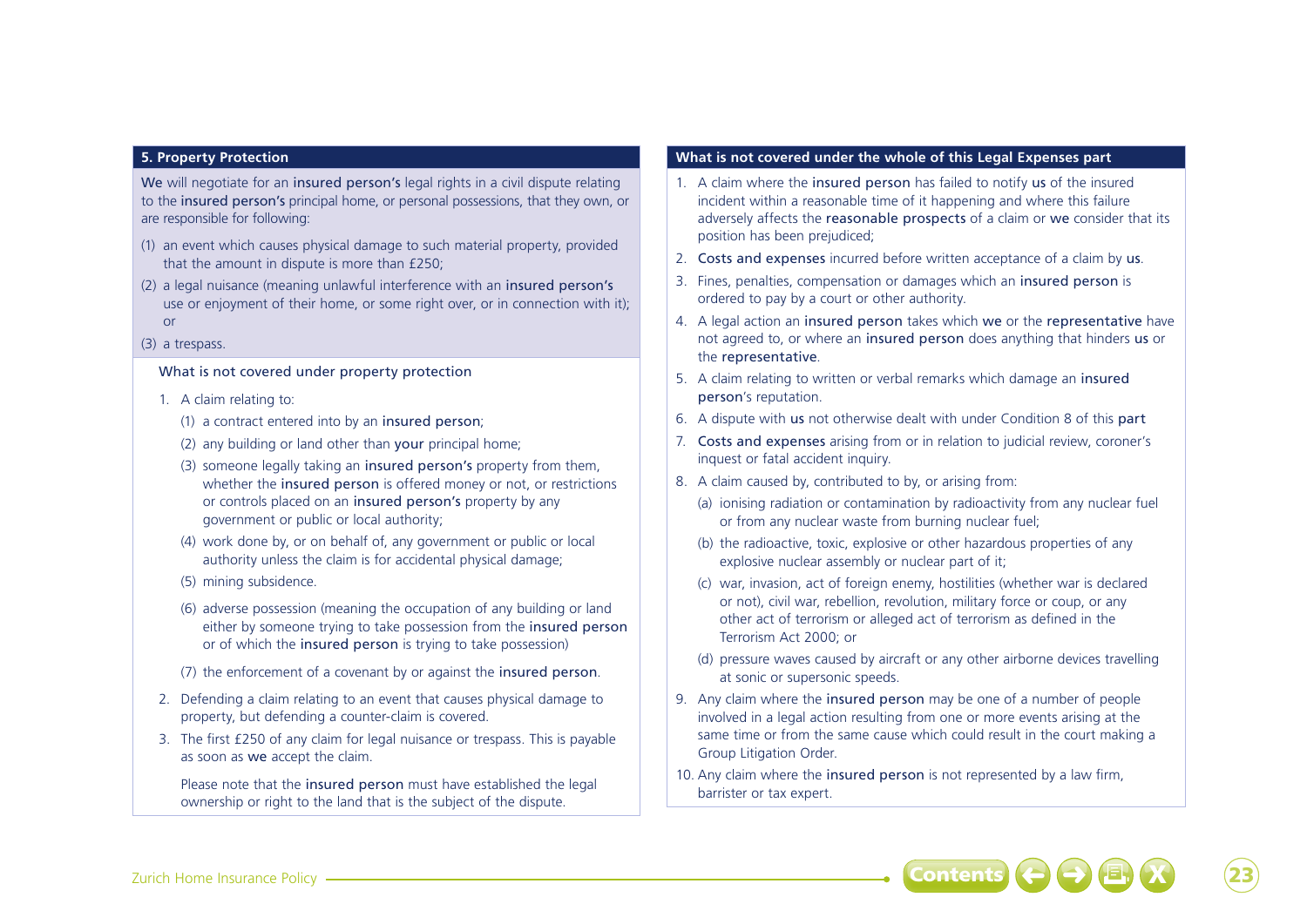### **Legal Expenses Conditions**

### The following conditions apply to the Legal Expenses part

You must also refer to the conditions and exclusions on pages 7 to 10.

- 1. (a) On receiving a claim, if legal representation is necessary, we will appoint a preferred law firm or in-house lawyer as the insured person's representative to deal with their claim. They will try to settle the claim by negotiation without having to go to court.
	- (b) If the appointed preferred law firm or our in-house lawyer cannot negotiate settlement of the insured person's claim and it is necessary to go to court and legal proceedings are issued or there is a conflict of interest, then the insured person may choose a law firm to act as the appointed representative.
	- (c) If the insured person chooses a law firm as their appointed representative who is not a preferred law firm, we will give the insured person's choice of law firm the opportunity to act on the same terms as a preferred law firm. However if they refuse to act on this basis, the most we will pay is the amount we would have paid if they had agreed to our standard terms of appointment.
	- (d) The appointed representative must co-operate with us at all times and must keep us up to date with the progress of the claim.
- 2. (a) The insured person must co-operate fully with us and the appointed representative.
	- (b) The insured person must give the appointed representative any instructions that we ask the insured person to communicate.
- 3. (a) The insured person must tell us if anyone offers to settle a claim. The insured person must not negotiate or agree to a settlement without our written consent.
	- (b) If the insured person does not accept a reasonable offer to settle a claim, we may refuse to pay further legal costs.
- (c) We may decide to pay the insured person the reasonable value of the insured person's claim, instead of starting or continuing legal action. In these circumstances the insured person must allow us to take over and pursue or settle any claim in the insured person's name. The insured person must also allow us to pursue at our own expense and for our own benefit, any claim for compensation against any other person and the insured person must give us all the information and help we need to do so.
- (d) Where a settlement is made on a without-costs basis we will decide what proportion of that settlement will be regarded as costs and expenses and payable to us.
- 4. (a) The insured person must instruct the appointed representative to have legal costs taxed, assessed or audited if we ask for this.
- (b) The insured person must take every step to recover costs and expenses that we have to pay and must pay us any amounts that are recovered.
- 5. If the appointed representative refuses to continue acting for the insured person with good reason, or if the insured person dismisses the appointed representative without good reason, the cover we provide will end immediately, unless we agree to appoint another appointed representative.
- 6. If the insured person settles or withdraws a claim without our agreement, or does not give suitable instructions to the appointed representative, we can withdraw cover and will be entitled to reclaim from the insured person any costs and expenses we have paid.
- 7. We may require the insured person to get, at their own expense, an opinion from an expert that we consider appropriate, on the merits of the claim or proceedings, or on a legal principle. The expert must be approved in advance by us and the cost agreed in writing between the insured person and us. Subject to this, we will pay the cost of getting the opinion if the expert's opinion indicates that it is more likely than not that the insured person will recover damages (or obtain any other legal remedy that we have agreed to) or make a successful defence.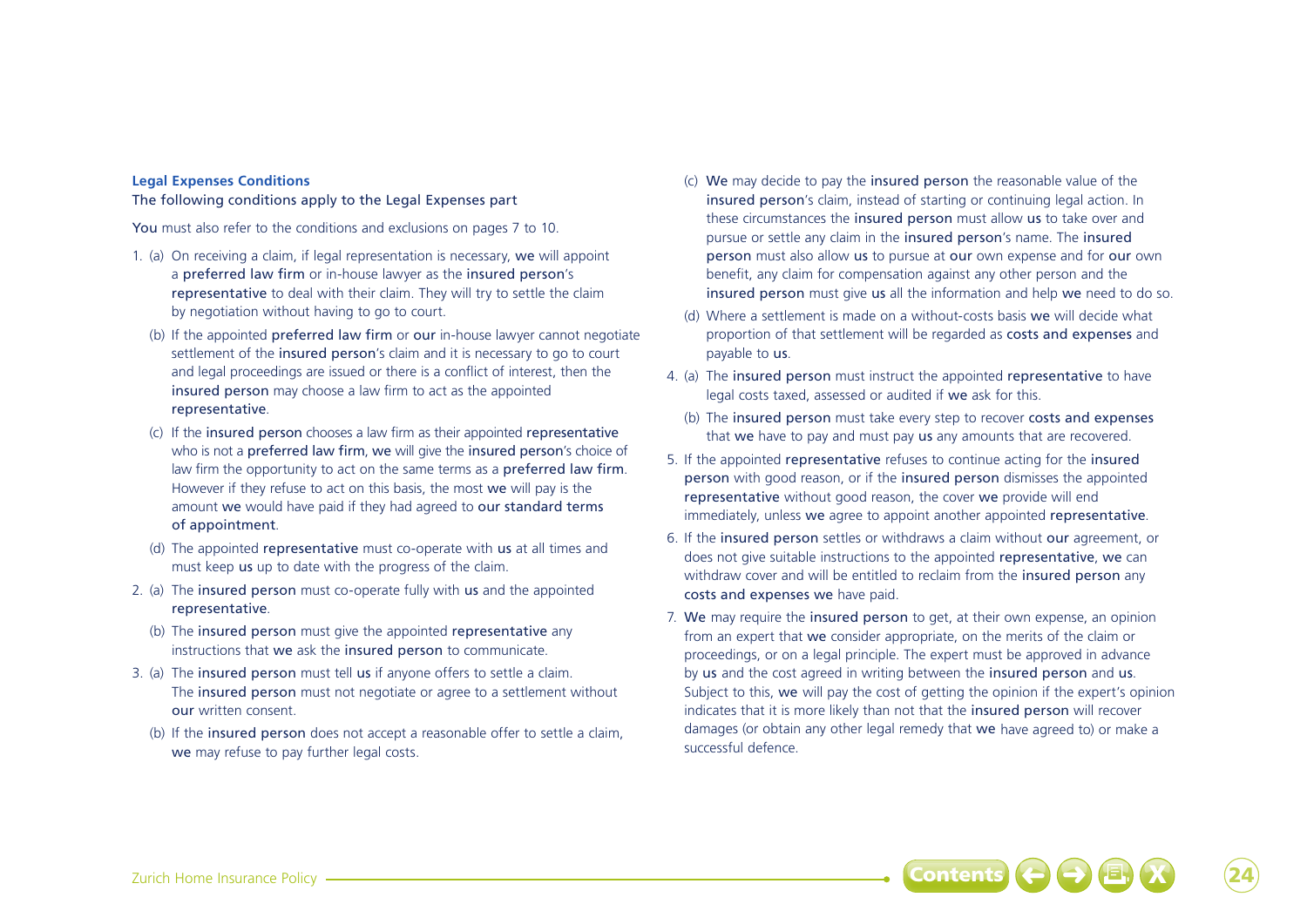8. If there is a disagreement between the insured person and us about the handling of a claim and it is not resolved through our internal complaints procedure, the insured person can contact the Financial Ombudsman Service for help. Alternatively there is a separate arbitration process. The arbitrator will be a barrister chosen jointly by the insured person and us. If there is a disagreement over the choice of arbitrator, we will ask the Chartered Institute of Arbitrators to decide.

#### 9. The insured person must:

- (a) keep to the terms and conditions of this policy
- (b) take reasonable steps to avoid and prevent claims
- (c) take reasonable steps to avoid incurring unnecessary costs
- (d) send everything we ask for, in writing, and
- (e) report to us full and factual details of any claim as soon as possible and give us any information we need.
- 10. Apart from us, the insured person is the only person who may enforce all or any part of this part and the rights and interests arising from or connected with it. This means that the Contracts (Rights of Third Parties) Act 1999 does not apply to the **part** in relation to any third-party rights or interest.
- 11. If any claim covered under this part is also covered by another policy, or would have been covered if this part did not exist, we will only pay our share of the claim even if the other insurer refuses the claim.
- 12. This part is governed by the law that applies in the part of the United Kingdom, Channel Islands or Isle of Man where the insured person normally lives. Otherwise, the law of England and Wales applies. All Acts of Parliament mentioned in this part include equivalent laws in Scotland, Northern Ireland, the Isle of Man and the Channel Islands as appropriate.

#### **Cancellation**

If you cancel your Zurich Home Insurance policy, cover under this part shall cease. Please refer to condition 5 on page 7 of this policy for full cancellation conditions.

## **Making a claim**

## This procedure applies to the Legal Expenses part only

Telephone us on 0844 893 8164. We will ask about your legal dispute and if necessary call you back at an agreed time to give you legal advice. If your dispute needs to be dealt with as a claim under this part, we will give you a claim reference number. At this point we will not be able to tell you whether you are covered but will pass the information you have provided to the claims-handling team and explain what to do next.

If you prefer to report your claim in writing, you can send it to the claims department at the following address:

Claims Department, DAS Legal Expenses Insurance Company Limited, DAS House, Quay Side, Temple Back, Bristol BS1 6NH.

## **Legal Advice Helpline**

If you do not have legal expenses cover, you can still use the Legal helpline as legal advice is provided free of charge without having to have legal expenses cover in addition.

We provide these services 24 hours a day, seven days a week during the period of insurance. To help us check and improve service standards, we record all calls. Please do not phone us to report a general insurance claim.

We will give an insured person confidential legal advice over the phone on any personal legal problem, under the laws of the member countries of the European Union, the Isle of Man, the Channel Islands, Switzerland and Norway. Advice about the law in England and Wales is available 24 hours a day, seven days a week. Legal advice for the other countries is available 9am - 5pm, Monday to Friday, excluding public and bank holidays. If you call outside these times, a message will be taken and a return call arranged within the operating hours.

To make use of this service please phone 0844 893 8164. We will not accept responsibility if the helpline services are unavailable for reasons we cannot control.

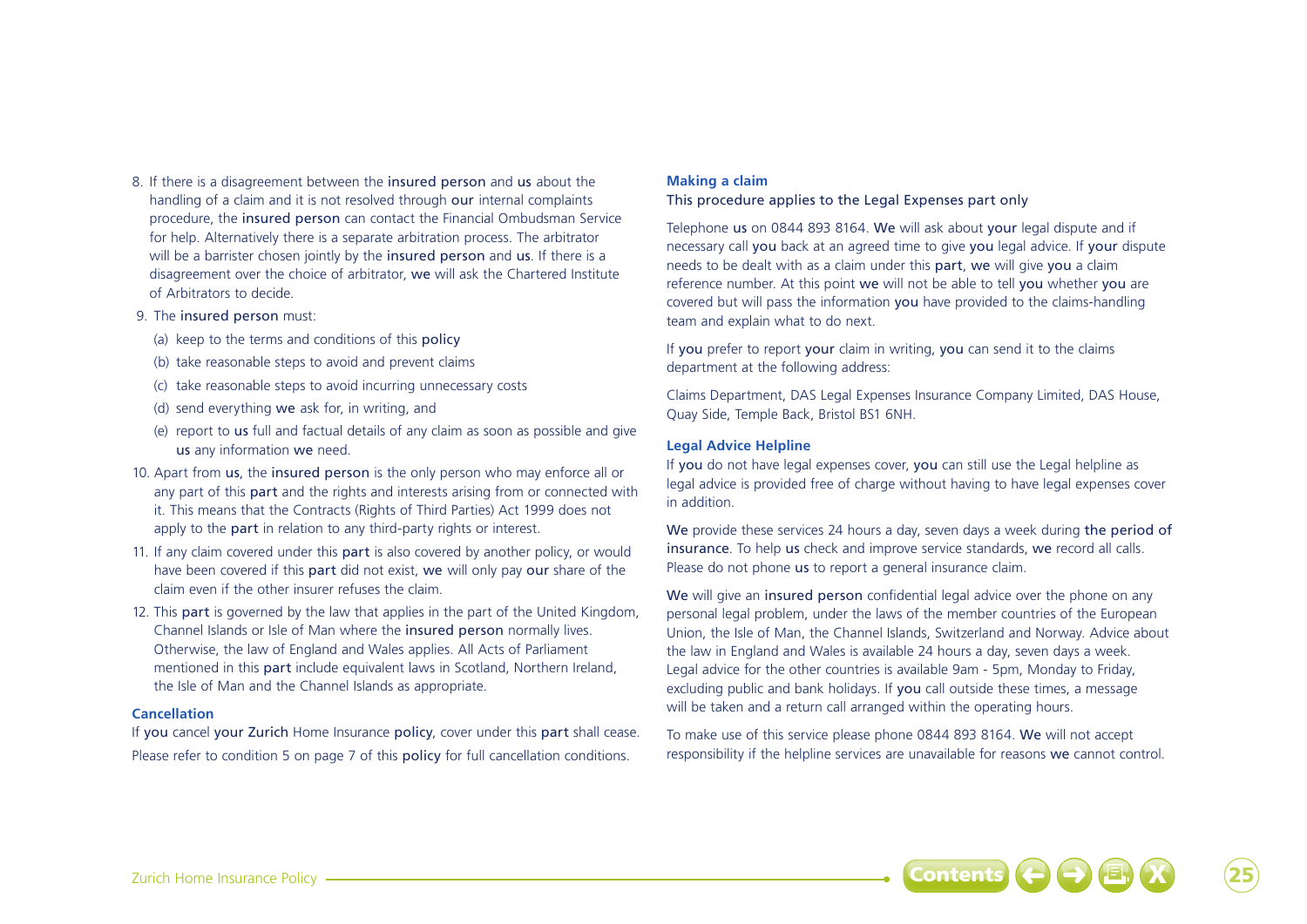### **Our Complaints Procedure**

We will always try to give you a high quality service. If you think we have let you down, please write to the Customer Relations Department at the head office address shown below. Or you can phone us on 0844 893 9013 or email us at customerrelations@das.co.uk. Details of the internal complaint-handling procedures are available on request. The head and registered office is:

DAS Legal Expenses Insurance Company Limited, DAS House, Quay Side, Temple Back, Bristol BS1 6NH.

Registered in England and Wales, number 103274.

Website: www.das.co.uk.

If you are still not satisfied, you can contact the insurance division of the Financial Ombudsman Service at:

South Quay Plaza, 183 Marsh Wall, London E14 9SR.

You can telephone for free on:

- 08000 234 567 for people phoning from a "fixed line" (for example a landline at home).
- 0300 1239 123 for mobile phone users who pay a monthly charge for calls to numbers starting 01 or 02

Website: www.financial-ombudsman.org.uk (using this service does not affect your right to take legal action).

DAS Legal Expenses Insurance Company Limited is authorised and regulated by the Financial Conduct Authority.

## **Data protection**

To provide and administer the legal advice service and legal expenses insurance we must process your personal data (including sensitive personal data) that we collect from you in accordance with our Privacy Policy.

To do so, we may need to send your information to other parties, such as lawyers or other experts, the court, insurance intermediaries or insurance companies. To give you legal advice, we may have to send information outside the European Economic Area. In doing this, we will comply with the Data Protection Act 1998. Unless required by law or by a professional body, we will not disclose your personal data to any other person or organisation without your written consent.

For any questions or comments, or requests to see a copy of the information we hold about you, please write to the Group Data Protection Controller at the Head Office address below:

DAS Legal Expenses Insurance Company Limited, DAS House, Quay Side, Temple Back, Bristol BS1 6NH

## Our address

DAS Legal Expenses Company Limited, DAS House, Quay Side, Temple Back, Bristol BS1 6NH.

Registered in England and Wales, number 103274.

DAS Legal Expenses Insurance Company Limited is authorised and regulated by the Financial Conduct Authority. FCA Registration number 202106. These details can be checked on the FCA's register by visiting their website www.fca.org.uk/register or by contacting them on 0845 606 1234.

Zurich Home Insurance Policy ➜ X ➜ Contents 26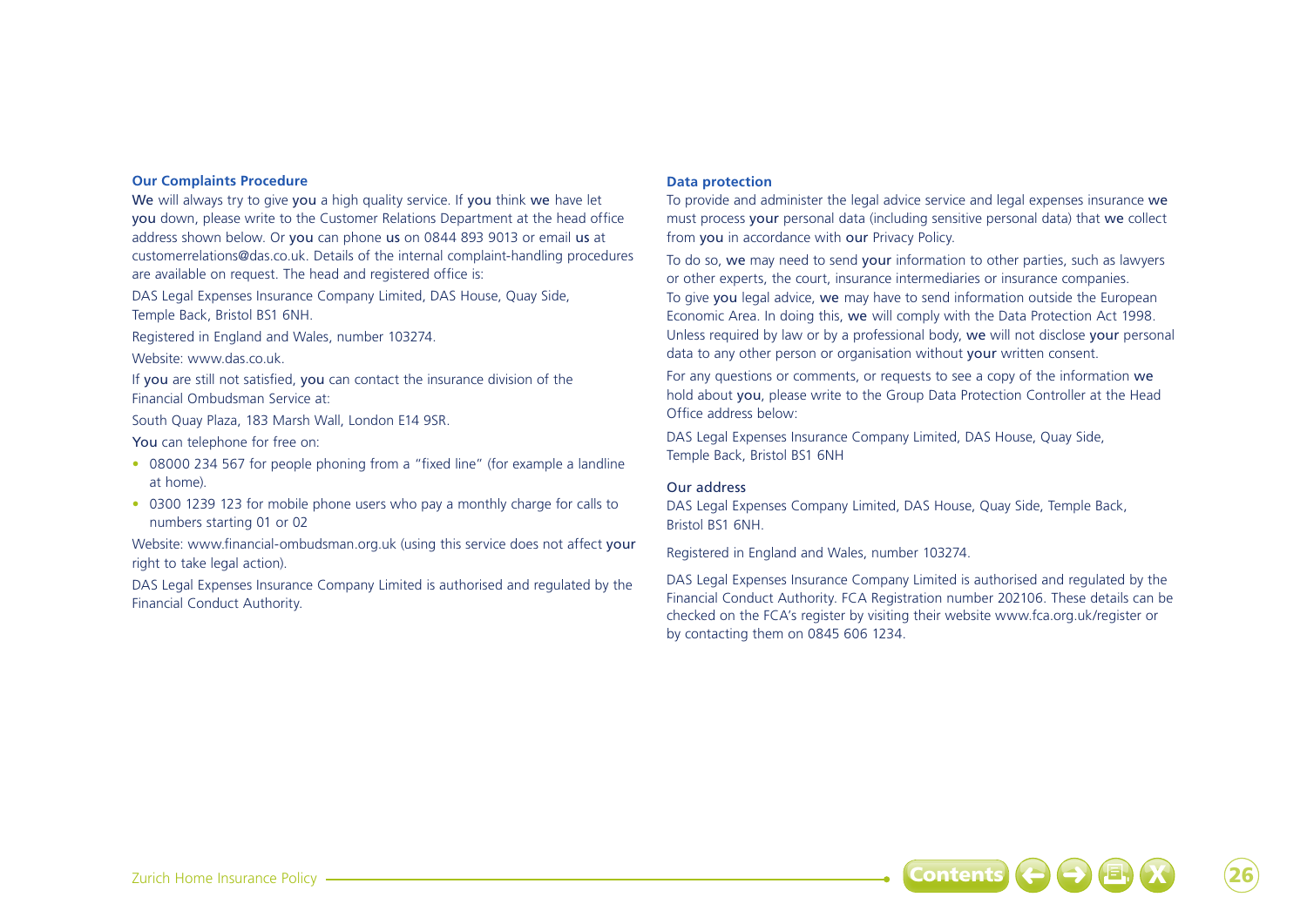## Part F Home Emergency Expenses

ARAG plc is authorised to administer this part on behalf of the insurer Brit Syndicate 2987 at Lloyd's (written under unique market reference B0356KA233D12A000 or replacement thereof). ARAG plc and Brit Syndicate 2987 at Lloyd's are covered by the Financial Ombudsman Service. Brit Syndicates Limited, the managing agent for Brit Syndicate 2987 at Lloyd's, is authorised by the Prudential Regulation Authority and regulated by the Financial Conduct Authority and Prudential Regulation Authority. This can be checked by visiting the FCA website at www.fca.org.uk/register or by contacting the FCA on 0845 606 1234.

This part is administered by ARAG plc under a binding authority agreement with Brit Syndicate 2987 at Lloyd's (BSL) (written under unique market reference B0356KA233D12A000 or replacement thereof). BSL's liability is several and they are liable for their proportion of liability in respect of this only and have no liability for any other insurers' proportion or in respect of any other cover of this policy.

Your statement of insurance will show whether you have cover under this part.

### **Definitions**

The following key words or phrases, which are listed below in alphabetical order, have the same meaning whenever they appear in this part. These definitions apply to this part only.

The conditions and exclusions on pages 7 to 10 apply in addition to any other condition or exclusion stated in this part.

Contractor – the contractor or tradesman appointed by us to act on your behalf.

## Costs & Expenses –

- a) costs reasonably and properly charged by the contractor
- b) alternative accommodation costs incurred under What is Covered, Insured Event 9.

Home Emergency – a sudden unexpected event occurring during the period of insurance which in our opinion requires immediate remedial action in order to:

- a) prevent damage or avoid further damage to the home, and/or
- b) render the home safe or secure, and/or
- c) restore the main services to the home, and/or
- d) alleviate any health risk to you.
- Insurer Brit Syndicates 2987 at Lloyd's.

Vermin – Brown or black rats, house or field mice, and wasps' or hornets' nests.

We/Us/Our – ARAG plc.

Zurich – Zurich Insurance plc.

## **Home Emergency Expenses**

The home emergency expenses part sets out all the circumstances in which you can make a claim. It is not a maintenance contract and does not protect you against every loss.

ARAG plc will provide claims services under this part under an agreement with the insurer following an insured event that causes a home emergency provided that:

- vour home is located in the UK, or Northern Ireland
- the claim is reported to us
	- during the period of insurance
	- immediately after you first become aware of circumstances which could give rise to a claim under this part
- you always agree to use the contractor nominated by us in any claim.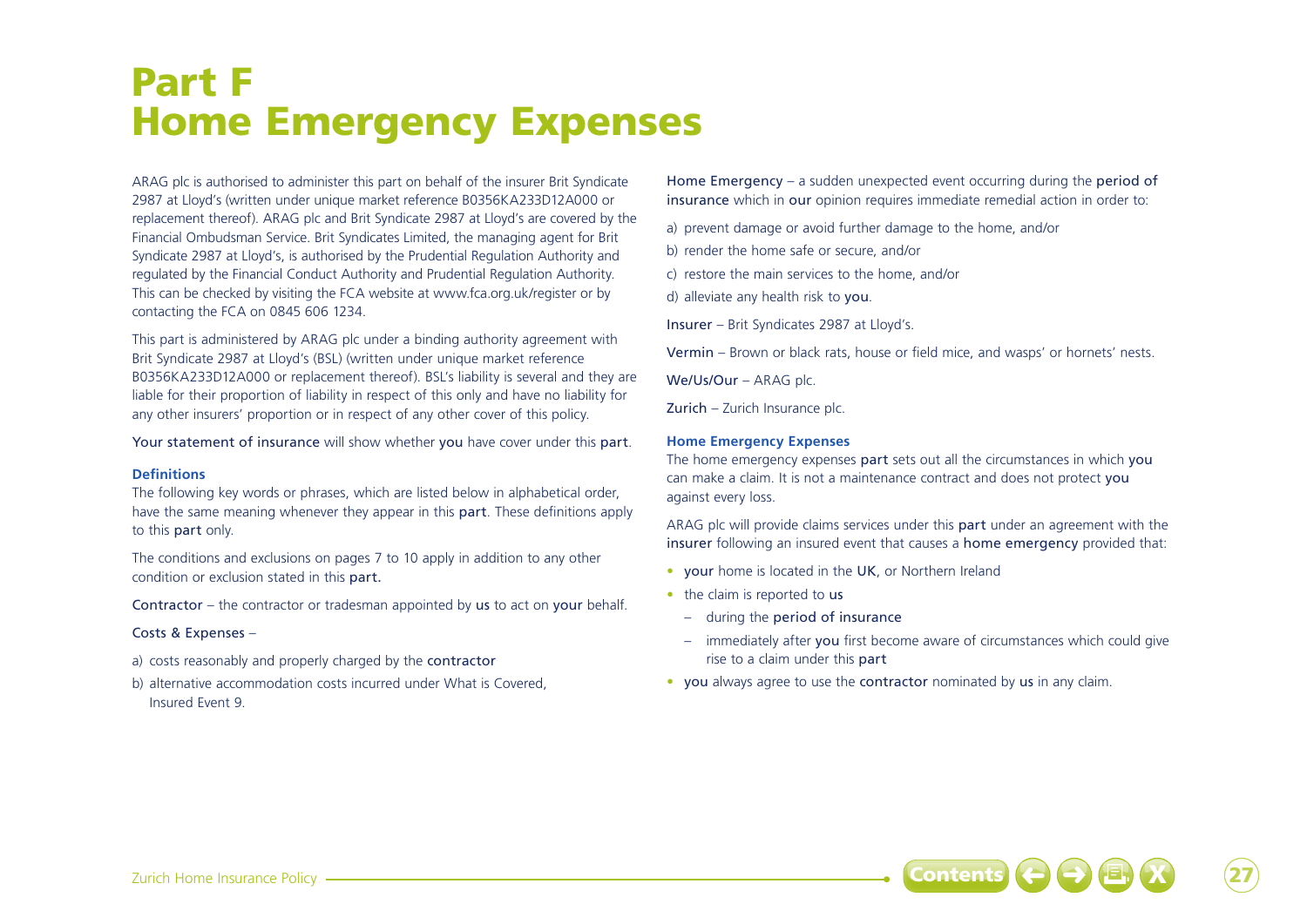### **Home emergency expenses benefits**

## What is covered

Following a home emergency that arises from any of the following insured events the insurer will pay your costs & expenses up to £500.

## 1. Main Heating System

The total failure or breakdown of the main heating system in the home.

## 2. Plumbing, Drainage & Guttering

The sudden damage to, or blockage or breakage or flooding of;

- (i) the drains and plumbing system, and
- (ii) provided that you own your home the guttering or downpipes likely to cause damage to the home or its contents.

## 3. Home Security

Damage to or the failure of external doors, windows or locks which compromises the security of the home.

### 4. Toilet Unit

Breakage or mechanical failure of the toilet bowl or cistern resulting in loss of function providing there is no other toilet in the home.

## 5. Domestic Power Supply

The failure of the home's domestic electricity or gas supply.

6. Lost Keys

The loss of the only available keys if you cannot replace them to gain access to the home.

## 7. Vermin Infestation

Vermin causing damage inside the home or a health risk to you.

## 8. Roof Damage

Damage to the roof of the home where internal damage has been or is likely to be caused and provided that you own your home.

## 9. Alternative Accommodation Costs

Your overnight accommodation costs including transport to such accommodation following a home emergency which makes the home unsafe, insecure or unreasonably uncomfortable to stay in overnight.

## What is not covered

You are not covered for any claim arising from or relating to:

- 1. costs & expenses which have been incurred before we accept a claim.
- 2. an insured event which happens within the first 48 hours if you take out this part at a different date from other parts under this policy.
- 3. costs & expenses where there is no one at home when the contractor arrives.
- 4. any matter occurring prior to, or existing at the start of cover under this part, and which you knew or ought reasonably to have known could give rise to a claim under this part.
- 5. any wilful or negligent act or omission or any third party interference or faulty workmanship (including any attempted repair or DIY) which does not comply with recognised industry standards or manufacturer's instructions.
- 6. a central heating boiler which:
	- a) is more than 15 years old and/or;
	- b) has not been serviced every twelve months.
- 7. LPG fuelled, oil fired, warm air, solar and un-vented heating systems or boilers with an output over 60Kw/hr.

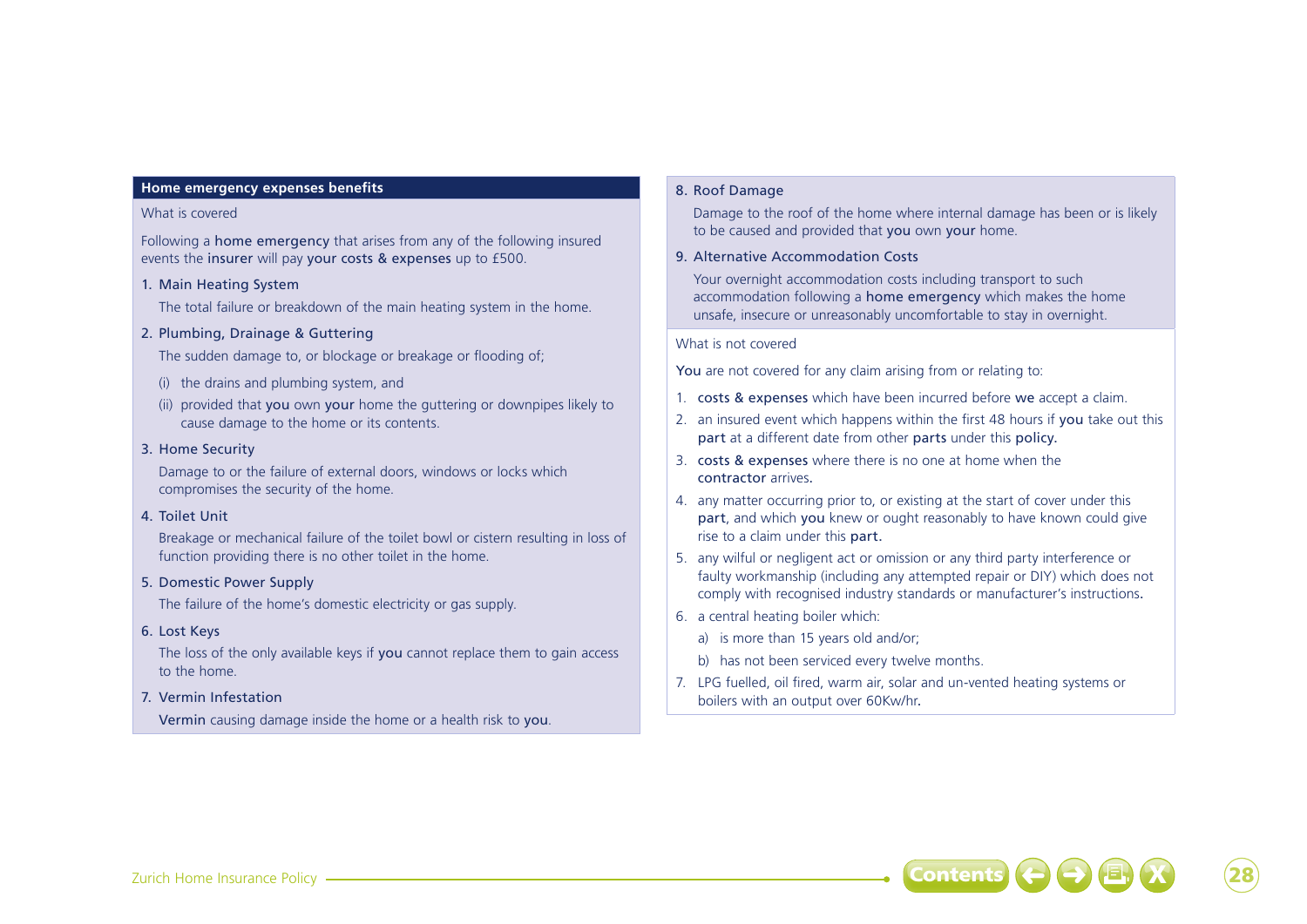- 8. the cost of making further permanent repairs once the emergency situation has been resolved including any redecoration or making good the fabric of the home.
- 9. the interruption, failure or disconnection of the mains electricity, mains gas or mains water supply.
- 10. damage incurred in gaining access to the home.
- 11. the failure to maintain any system or equipment or replacing parts that gradually wear and tear over time.
- 12. garages, outbuildings, boundary walls, fences, hedges, cesspits, fuel tanks or septic tanks.
- 13. goods or materials covered by a manufacturer, suppliers' or installers' warranty.
- 14. the failure of equipment or facilities which is as a result of them not being installed, maintained or serviced in accordance with statutory regulations or manufacturer's instructions, or which is caused by a design fault which makes them inadequate or unfit for use.
- 15. a claim covered by another home emergency assistance policy, or any claim that would have been covered by any other policy if this part did not exist.
- 16. subsidence, landslip or heave.
- 17. replacing or adjusting any decorative part of any equipment.
- 18. your home being left unoccupied for more than 30 days at one time.
- 19. blockage of supply of waste pipes to the home due to freezing weather conditions.

## **Home emergency expenses conditions**

You must also refer to the Conditions and Exclusions on pages 7 to 10.

Failure to keep to any of these conditions may lead the insurer to cancel your policy, refuse a claim or withdraw from an ongoing claim. The insurer also reserves the right to recover costs & expenses from you should this occur.

1. Your Responsibilities

## You must

- (a) observe and keep to the terms of the policy
- (b) not do anything that hinders us or the contractor to assist you if you have a home emergency
- (c) tell us immediately after first becoming aware of any home emergency
- (d) tell us immediately of anything that may materially alter our assessment of the claim
- (e) cooperate fully with the contractor and us
- (f) provide us with everything we need to help us handle the claim
- (g) take reasonable steps to recover costs & expenses that the insurer pays and pay to the insurer all costs that are recovered should these be paid to you
- (h) minimise any costs & expenses and try to prevent anything happening that may cause a claim
- (i) allow the insurer at any time to take over and conduct in your name any claim, proceedings or investigation.

## 2. Our Consent

We must give you our consent to incur any costs & expenses. The insurer does not accept any liability for costs & expenses incurred without our consent.

## 3. Arbitration

If there is a disagreement between you and us about the handling of a claim, we will try to resolve this through our internal complaints handling procedures described on the next page of this part. If you remain dissatisfied you can refer the dispute to the Financial Ombudsman Service. Further information about the Financial Ombudsman service can be found on page 11 of this policy.

4. Cancellation

If you cancel your Zurich Home Insurance policy, cover under this part shall cease. Please refer to condition 5 on page 7 of this policy for full cancellation conditions.

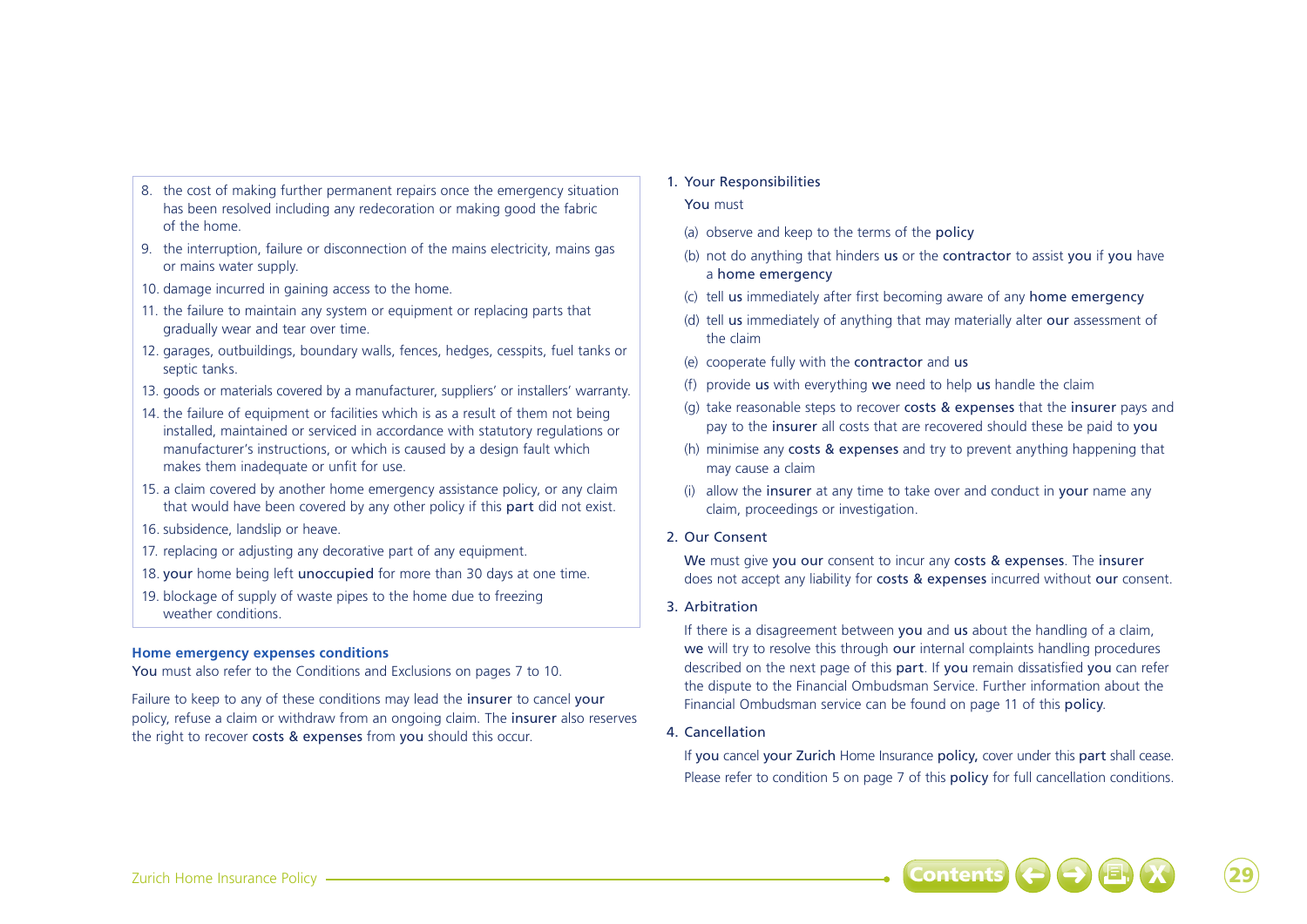### How to make a claim

If you have a home emergency please contact us on 0844 493 2843 as soon as you become aware of the problem providing your name, address and the nature of the problem.

We will record your details and then decide on the best course of action to limit your loss &/or repair the damage. If the incident relates to a home emergency covered under this part we will instruct a member of our emergency contractor network. Please note that severe weather conditions and remote locations may affect normal standards of service.

It is important you do not call out your own contractors as the insurer will not pay their charges and it could invalidate your cover.

If you need to claim for alternative accommodation you must get our agreement to incur any costs before booking accommodation. You will need to settle the bill and claim reimbursement back from us.

If the incident is not covered by this **part** then we can still provide assistance which will be at your own cost. This may also be an event covered by part A or B of this policy and we will seek to advise you accordingly.

You must report any major emergency which could result in injury or serious damage to the property or anyone inside of it to the Emergency Services or the company that supplied the service.

Your call may be recorded for training and security purposes and will be answered as soon as possible.

#### **Our Complaints Procedure**

Like Zurich, ARAG plc is committed to providing a first class service at all times. If, however, a complaint arises, you can contact our Customer Relations Department at 9 Whiteladies Road, Clifton, Bristol. BS8 1NN, or e-mail us at customerrelations@arag.co.uk We will review your complaint and will try to address your concerns, however if you remain dissatisfied you can contact the Financial Ombudsman Service (FOS) at:

Financial Ombudsman Service, South Quay Plaza, 183 Marsh Wall, London E14 9SR.

You can telephone for free on:

- 08000 234 567 for people phoning from a "fixed line" (for example a landline at home).
- 0300 1239 123 for mobile phone users who pay a monthly charge for calls to numbers starting 01 or 02.

You can email: complaint.info@financial-ombudsman.org.uk

Website: www.financial-ombudsman.org.uk

Contacting the FOS, at any stage of your complaint will not affect your legal rights.

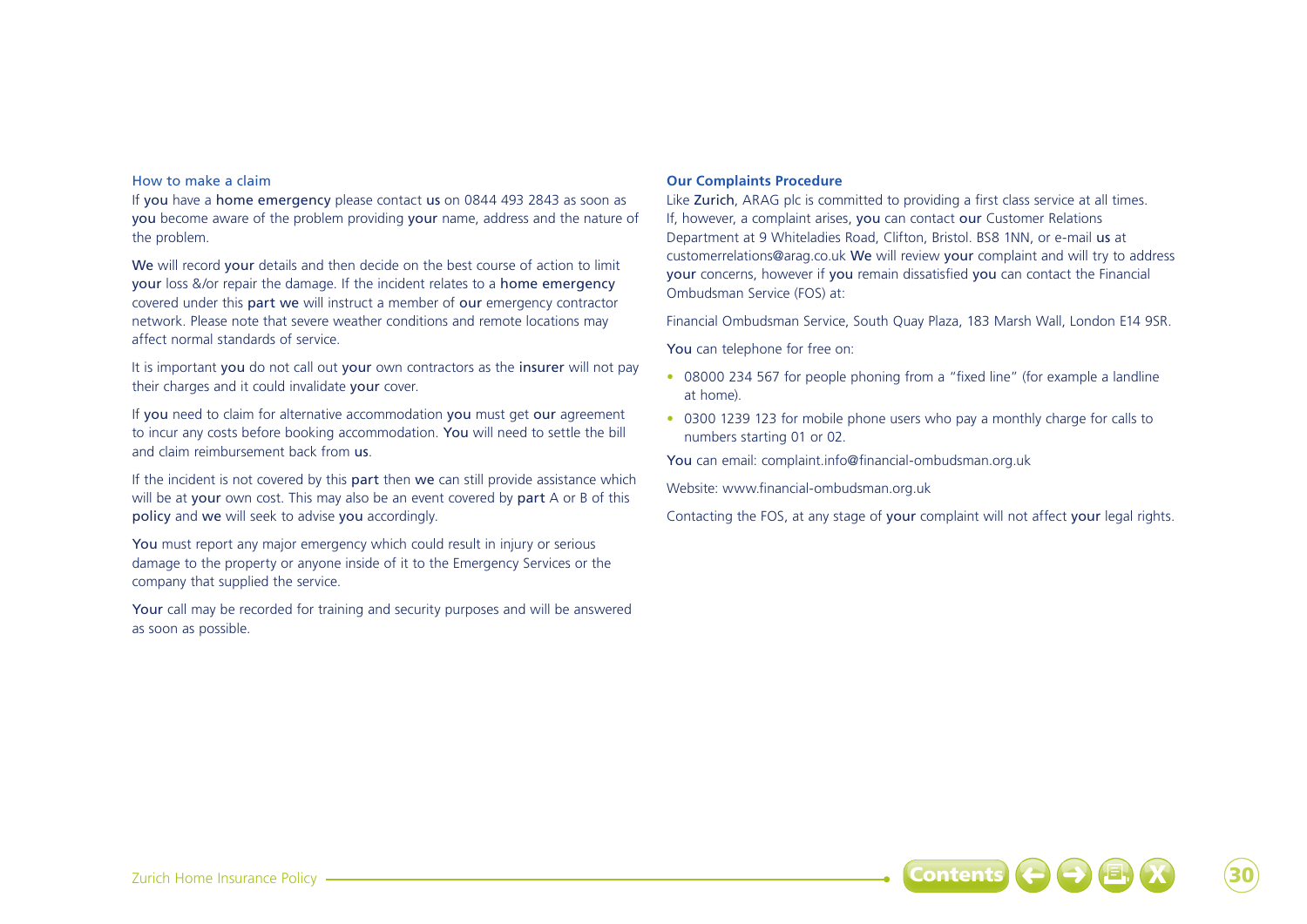## Part G Personal Accident Cover

Your statement of insurance will show whether you have cover under this part.

## **Definitions**

The following key words or phrases, which are listed below in alphabetical order, have the same meaning whenever they appear. These definitions apply to this part only and are supplementary to the definitions listed on pages 5 to 6 of your Zurich home insurance policy book.

The conditions and exclusions described on pages 7 to 10 of your Zurich home insurance policy book apply in addition to any other condition or exclusion stated in this part.

Accident/Accidental – means a sudden and unforeseen event which occurs after the cover start date resulting in bodily injury.

Benefit – the amount stated in the table of benefits.

Bodily injury – any injury which is caused directly or indirectly by accidental means and which within 104 weeks from the date of the accident shall, solely and independently of any other cause, result in the insured person's death, loss of limb(s), loss of eye(s), loss of hearing, loss of speech, disablement or hospitalisation.

Children – all unmarried children of the participating customer and/or their partner who are under age 18 years, or 23 if in full time education at the date of bodily injury.

Effective date – the day, month and year shown in your statement of insurance or endorsement. This is the date when cover commences under this part.

Effective time – whilst an insured person is within the legally recognised boundary of the insured property including any outbuildings, common areas, or whilst working on the boundary of the insured property.

Hospital cash – means the amount per day shown in the table of benefits. This is payable for each full day of hospitalisation for up to 180 days in total from the first day of admission. Stays of less than 24 hours will not be eligible for payment.

Hospitalisation – means the admission of an insured person into a hospital for treatment as an in-patient on the advice of and under the regular care and attendance of a registered physician.

Hospital – means any establishment which meets all of the following conditions;

- Operates primarily for the reception, care and treatment of injured or ill people as in-patients.
- Provides nursing services by registered or graduate nurses 24 hours a day.
- Has at least one registered **physician** in attendance 24 hours a day.
- Has permanent facilities for medical diagnosis, treatment and major surgery.
- Holds a licence to operate as a **hospital** where licensing is required.

In-Patient – any insured person who has been admitted to a hospital and for whom a case record has been opened.

Insured person – the participating customer, partner, children, visitors and any other permanent residents at the insured property as declared to the local authority.

Insured property – the property stated on the statement of insurance.

Loss of eye or eyes – shall mean the permanent and total loss of sight which shall be considered as having occurred:

- in both eyes if the insured person's name is added to the Register of Blind Persons on the authority of a fully qualified ophthalmic specialist.
- in one eye if the degree of sight remaining after correction is 3/60 or less on the Snellen scale (meaning the insured person sees at 3 feet what they should see at 60 feet).

Loss of limb or limbs – shall mean the permanent and complete loss of a limb or limbs by physical separation at or above the wrist or ankle or the permanent and complete loss of use of a limb or limbs.

Loss of hearing – the total, permanent and irrecoverable loss of hearing.

Loss of speech – the total, permanent and irrecoverable loss of speech.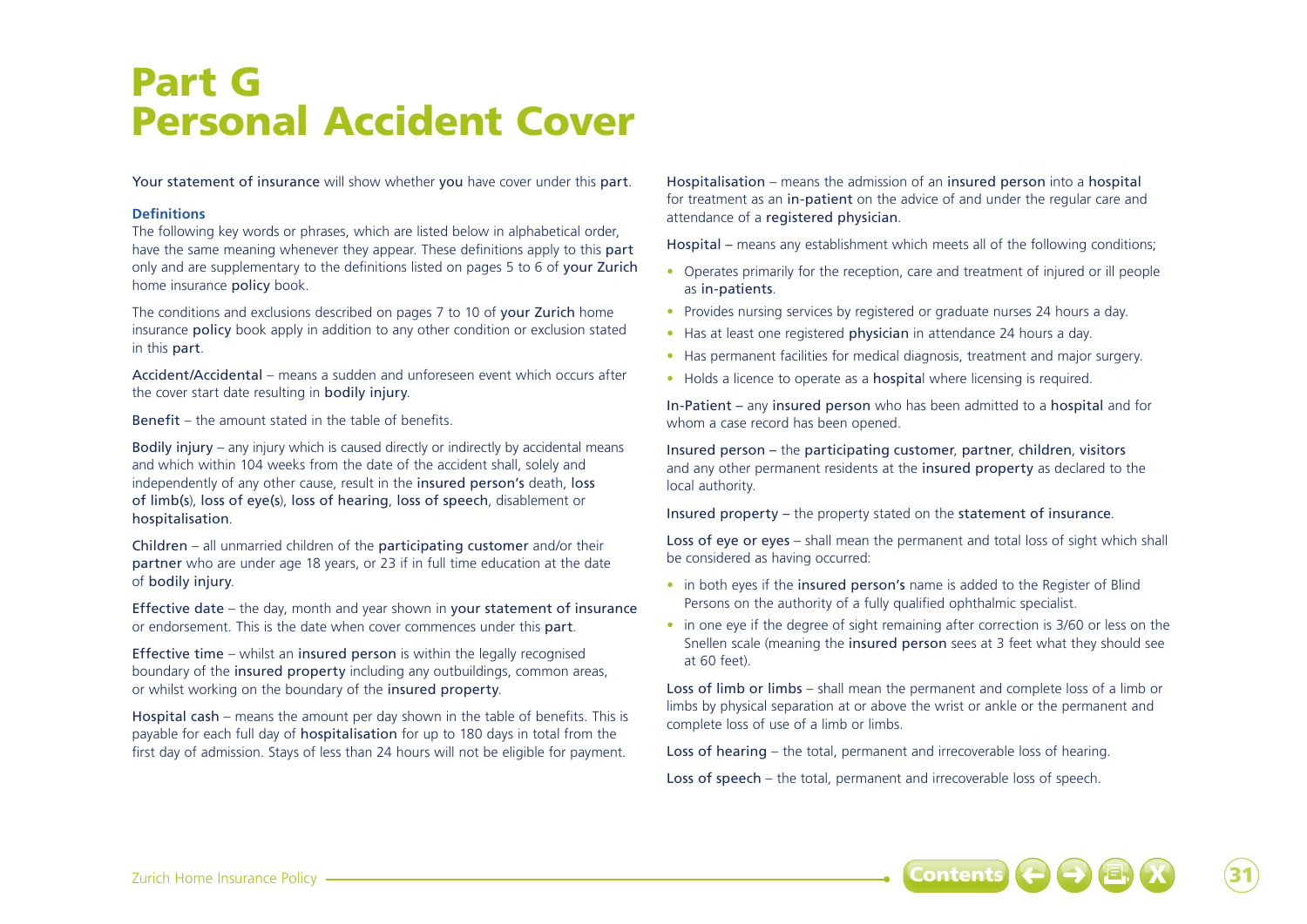Participating customer/You – the Zurich customer who has paid the required premium (including any taxes due) and who is noted in the statement of insurance as the policyholder.

Partner – the participating customer's partner they are legally married to; or if not married then the partner they are living with.

Permanent total disablement – this shall mean disablement, caused other than by loss of limb, eye, hearing or speech which has lasted for 52 consecutive weeks and will in all probability prevent the insured person from engaging in gainful employment of any and every kind for the remainder of their life.

Registered physician – means a medical practitioner with medical qualifications accepted by the General Medical Council and who is registered with that body.

Territorial limits – United Kingdom/UK (England, Scotland, Wales, Northern Ireland, the Isle of Man and the Channel Islands).

Underwriters/Us/Our/We – Shall mean Ultimate Insurance Company Limited registered in Gibraltar (Registered Number 103362) Registered Office, Suite 913, Europort, Gibraltar. Home State: Gibraltar. Ultimate Insurance Company Limited is licensed and regulated by the Gibraltar Financial Services Commission under the Financial Services (Insurance Companies) Act of Gibraltar to carry on insurance business and is a member of the United Kingdom's Financial Services Compensation Scheme and the Association of British Insurers (ABI). The companies details can be checked by visiting the Gibraltar Financial Services Commission website at http:// www.fsc.gi/fsclists/insulist.aspx Ultimate Insurance Company is registered with the FCA under number 522727 this can be checked at www.fca.org.uk

Visitors – shall mean all visitors to the insured property who are;

- a) Acting in a personal capacity, and
- b) Have been invited on to the insured property by any other insured person.

Zurich – Zurich Insurance plc.

### The amount payable as a result of bodily injury:

| 1. Accidental Death            | £25,000                      |
|--------------------------------|------------------------------|
| 2. Loss of Limb or Limbs       | £25,000                      |
| 3. Loss of Eye or Eyes         | £25,000                      |
| 4. Loss of Hearing             | £25.000                      |
| 5. Loss of Speech              | £25,000                      |
| 6. Permanent Total Disablement | £25.000                      |
| 7. Hospital Cash               | £200 per week up to 180 days |

## **Payment of Benefits**

#### **What is covered**

a) Only one of benefits 1 to 6 shall be payable in connection with one insured person in respect of any one accident.

If an insured person sustains bodily injury during the effective time the underwriters agree to pay the benefit to the insured person provided that such **bodily injury** is sustained whilst this **part** is in force.

- b) Any disability which existed prior to an insured person sustaining bodily injury shall be taken into account when calculating the benefit payable. In such cases medical reports will be obtained and expert medical advice used to ensure that the reduction in payment is proportional to the pre-existing condition.
- c) Benefit 1 shall be reduced to £7,500 for insured persons aged under 16 at the date of bodily injury.

### **Maximum Benefit Limit**

The maximum amount payable per accident shall be limited to £500,000.

In the event of an accident involving more than one insured person where the total amount payable exceeds £500,000 the benefit payable in respect of each insured person shall be proportionately reduced until the total does not exceed this amount.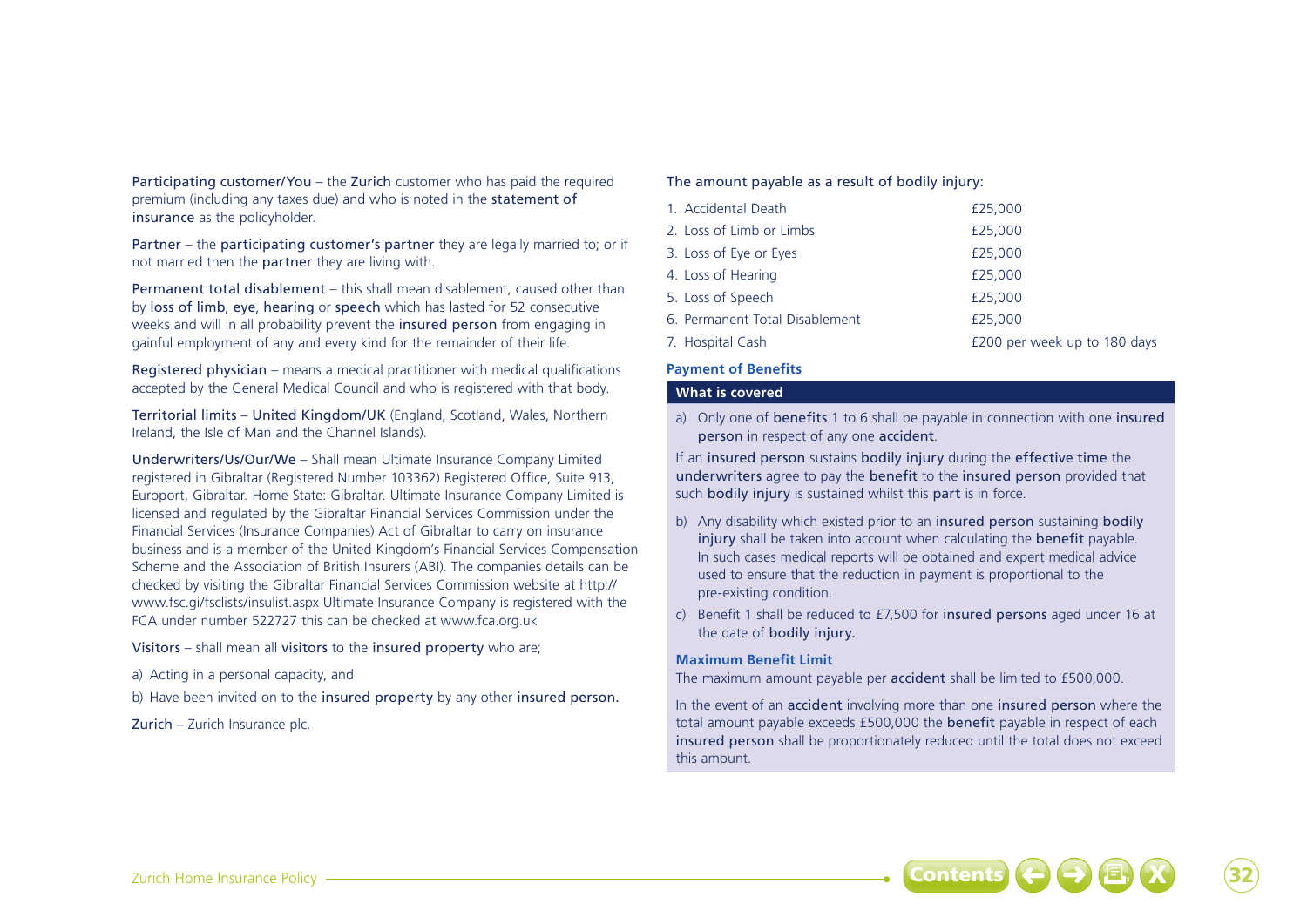## What is not covered

We will not pay the benefit to the insured person for death or injury

- If caused directly or indirectly by deliberate self-inflicted injury, suicide or attempted suicide.
- Outside the United Kingdom.
- If caused directly or indirectly by an insured person's wilful exposure to danger (except in an attempt to save human life), or the insured person's own criminal act.
- Suffered after age 70 in respect of participating customers and insured persons.
- Which is the result of or is contributed to by sickness or disease (not resulting from accidental bodily injury), any naturally occurring condition or degenerative process or any gradual decline in physical health.
- Resulting from inflammation or trauma of the tendon, muscle tendon junction and/or surrounding tissue of the hand or compression of the peripheral nerves serving the upper limb caused by over use, constant pressure, friction or repetitive or work related movements.
- Resulting from an insured person being admitted to any of the following: a mental institution, an establishment primarily for the treatment of psychiatric conditions, drug addiction, or alcoholism, the psychiatric unit of a hospital or nursing, rest or convalescence home.
- Any claim from a member of the Armed Forces, emergency services or visitors attending the insured property in the course of their occupation.

## **Termination of Insurance**

## The following cancellation conditions apply to Personal Accident Cover

## Cancellation

- You can cancel this cover at any time as long as you tell us at least 7 days beforehand.
- If you cancel your Zurich Home Insurance policy, cover under this part shall cease.

Please refer to condition 5 on page 7 of this policy for full cancellation conditions.

This part shall terminate immediately on the earlier of the following events:

- The renewal date following the participating customer's 70th birthday.
- Upon the death of the participating customer.
- This part will be terminated as follows:
	- i) Non payment of the initial premium terminated from the intended effective date.
	- ii) Non payment of subsequent premiums (if the initial premium is paid) – terminated from the due date of such unpaid premium.

Premium payment – Payment of premium will maintain this policy in force until the next premium payment is due.

## **Conditions**

The following conditions apply to Personal Accident Cover

You must also refer to the conditions and exclusions on pages 7 to 10.

Assignment and Surrender Value – The rights under this part are not transferable to any other person. This part will have no value upon its expiry or cancellation.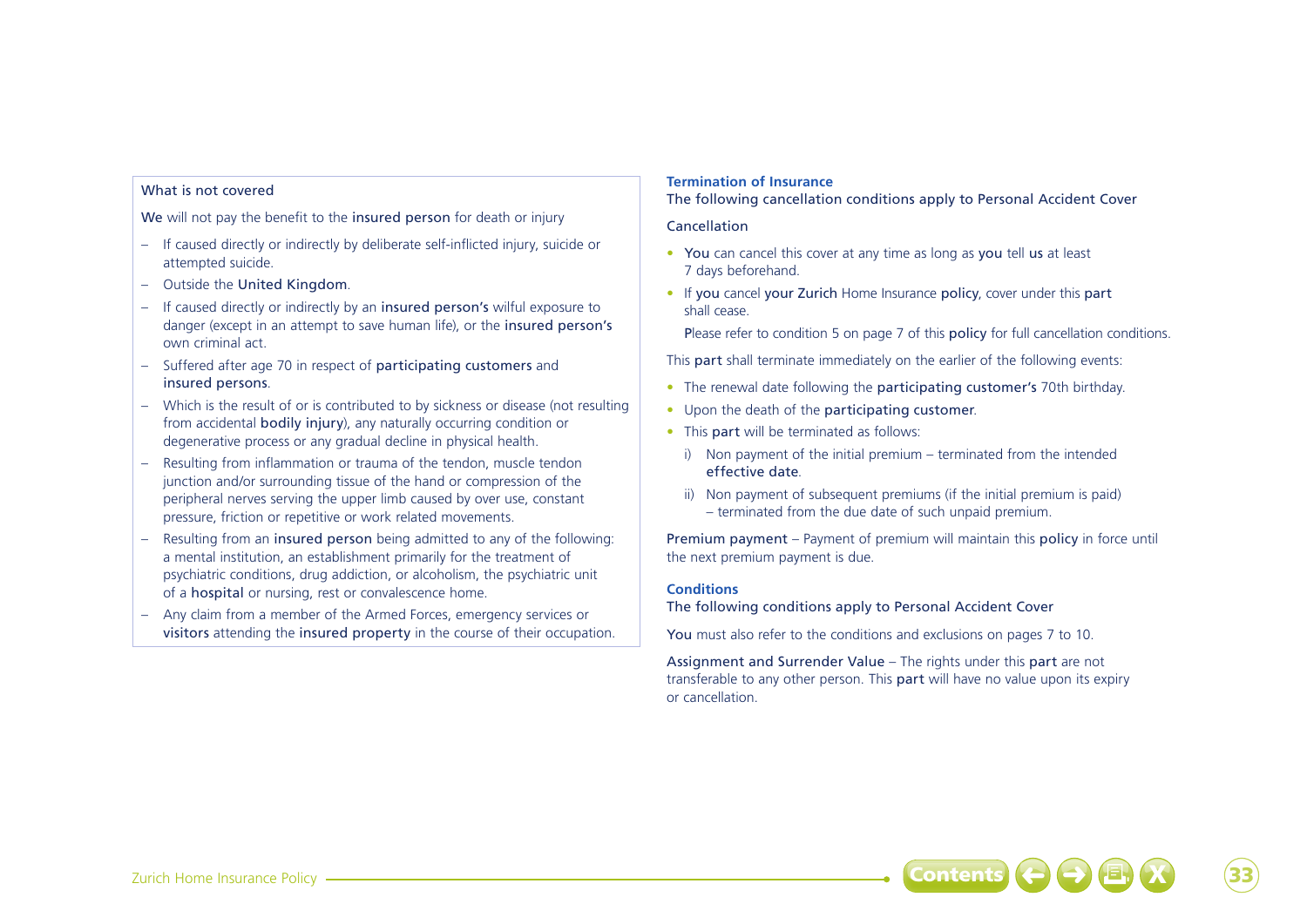Claims – on the happening of any occurrence likely to give rise to a claim the insured person shall notify the underwriters in writing as soon as possible and in any event within 60 days of the date of the occurrence. The insured person shall at their expense furnish to the underwriters any certificates, information and evidence that may from time to time be required by the underwriters and in the form prescribed by them. The underwriters shall be allowed, at their own expense and upon 30 days notice to the insured person, to have a medical examination of them. If any claims submitted under this part shall be in any respect fraudulent, the underwriters shall be under no liability to make any payment in respect of such claims.

Communication – all communication is to be in English.

Fraud – if any claim under this part shall in any respect be fraudulent the underwriters will not pay benefit in connection with such claim and will be entitled to cancel this part immediately.

Interpretation – any word or expression to which specific meaning has been attached shall bear the same meaning wherever it appears.

Interest – no benefit payable shall carry interest.

Jurisdiction – English Law will apply to this part unless before it is issued the underwriters make a written agreement saying otherwise.

Rights of Third Parties – the parties do not intend any term of this agreement to be enforceable pursuant to the Contracts (Rights of Third Parties) Act 1999.

### **How do You make a claim?**

If you need to make a claim, in the first instance you should telephone the appointed claims handlers Ultimate Insurance Solutions Limited on 0843 309 4507, who will arrange for a claim form to be sent to you. The completed claims form must be returned as soon as possible and in any event within 60 days of the occurrence.

All correspondence relating to your claim should then be dealt directly between you and the underwriters.

## **Our Complaints Procedure**

Zurich is committed to providing you with a high level of customer service at all times. However, if our service ever falls below the standard you would expect, please contact us, either by phone, letter or e-mail as detailed on page 11.

If you have a complaint or enquiry regarding the insurance provided or claims handling, please contact:

Mr. P Hampshire, Director, Ultimate Insurance Solutions Limited, The Connect Centre, Kingston Crescent, Portsmouth, Hampshire PO2 8DE

Or call our complaints line, telephone 0843 3094508

If you should remain dissatisfied following a reply from either of the above you may ask the Financial Ombudsman Service to review your case. Any decision is binding, but you may reject it without affecting your legal rights.

The Financial Ombudsman Service, South Quay Plaza, 183 Marsh Wall, London E14 9SR.

You can telephone for free on:

- 08000 234 567 for people phoning from a "fixed line" (for example a landline at home).
- 0300 1239 123 for mobile phone users who pay a monthly charge for calls to numbers starting 01 or 02.

You can email: complaint.info@financial-ombudsman.org.uk

Please ensure you provide your policy number on any correspondence.